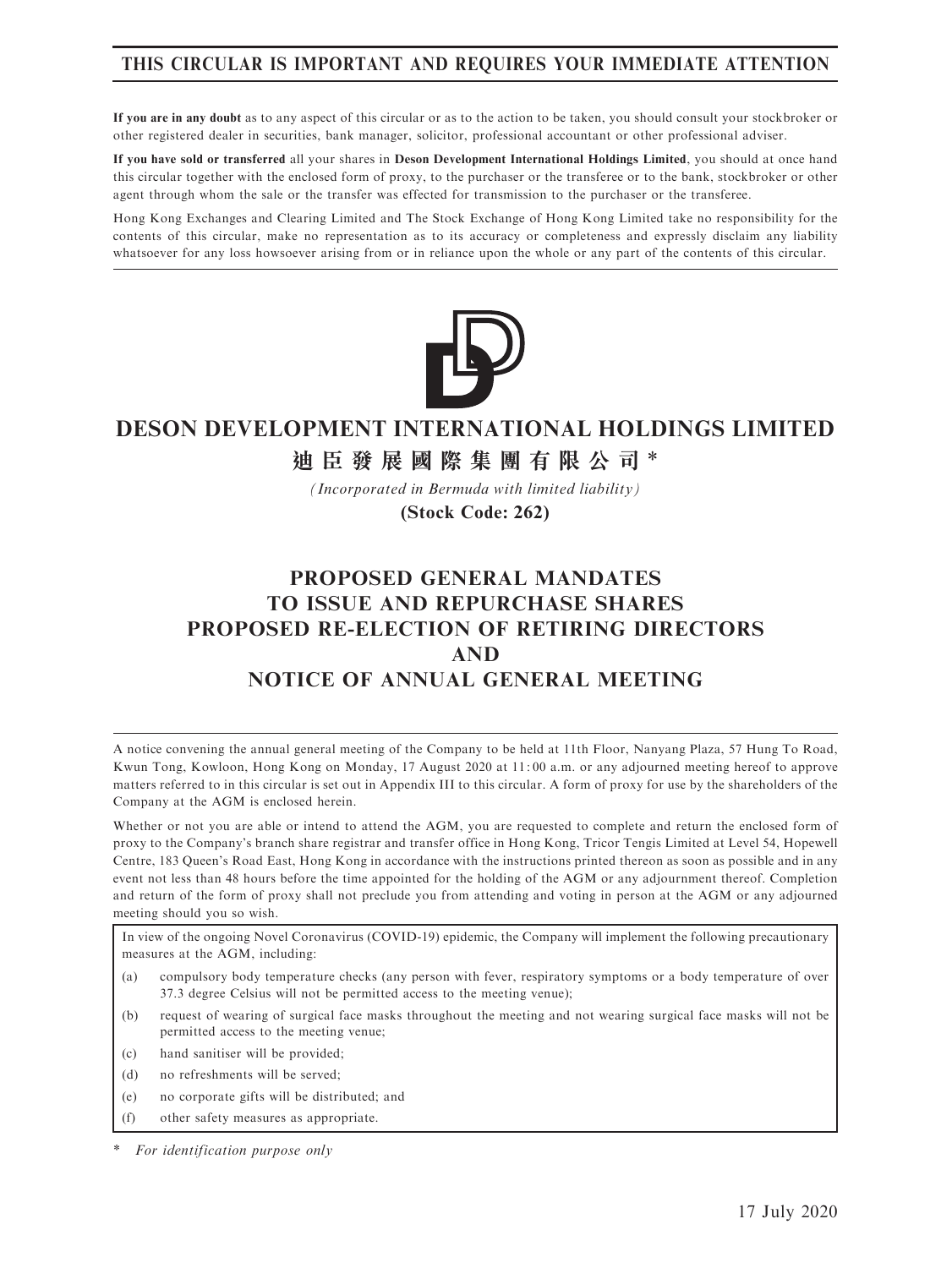# **CONTENTS**

## Page

|    |                                                 | $\mathbf{1}$   |
|----|-------------------------------------------------|----------------|
|    |                                                 | 3              |
| 1. |                                                 | $\overline{3}$ |
| 2. |                                                 | $\overline{4}$ |
| 3. |                                                 | $\overline{4}$ |
| 4. |                                                 | 5              |
| 5. |                                                 | 9              |
| 6. |                                                 | 9              |
| 7. |                                                 | 10             |
| 8. |                                                 | 10             |
| 9. |                                                 | 10             |
|    |                                                 | 11             |
|    |                                                 | 14             |
|    | Appendix III — Notice of Annual General Meeting | 20             |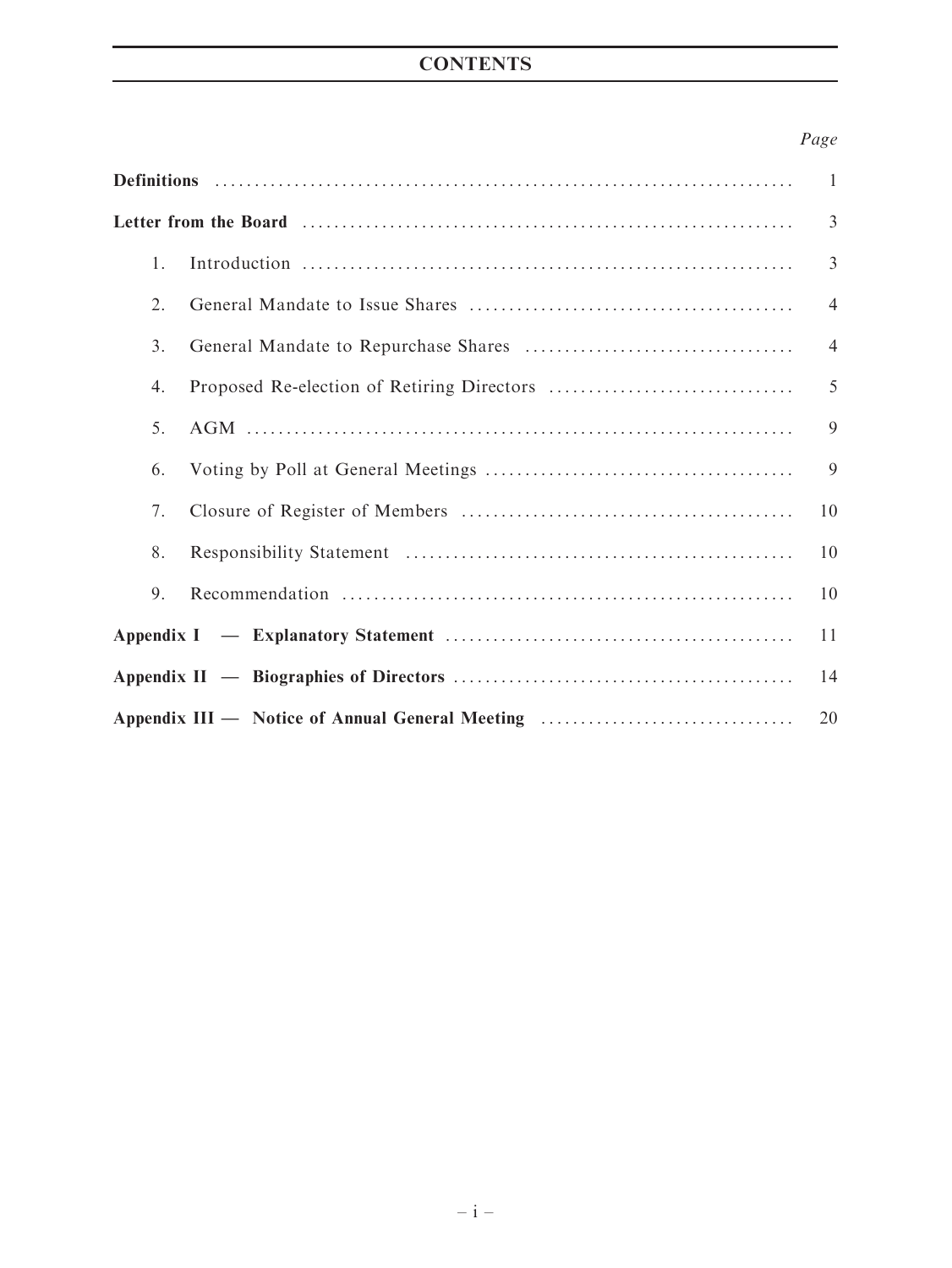# DEFINITIONS

In this circular, unless the context otherwise requires, the following terms and expressions have the following meanings:

| "AGM"                                     | the annual general meeting of the Company to be held at 11th<br>Floor, Nanyang Plaza, 57 Hung To Road, Kwun Tong,<br>Kowloon, Hong Kong, on Monday, 17 August 2020 at 11:00<br>a.m. or any adjournment thereof;                                                                                                                                                                                                                                                                                                                              |  |  |
|-------------------------------------------|----------------------------------------------------------------------------------------------------------------------------------------------------------------------------------------------------------------------------------------------------------------------------------------------------------------------------------------------------------------------------------------------------------------------------------------------------------------------------------------------------------------------------------------------|--|--|
| "associate" or "close<br>$associate(s)$ " | has the meaning as defined in the Listing Rules;                                                                                                                                                                                                                                                                                                                                                                                                                                                                                             |  |  |
| "Board"                                   | the board of Directors;                                                                                                                                                                                                                                                                                                                                                                                                                                                                                                                      |  |  |
| "Bye-Laws"                                | the bye-laws of the Company (as amended from time to time);                                                                                                                                                                                                                                                                                                                                                                                                                                                                                  |  |  |
| "Company"                                 | Deson Development International Holdings Limited,<br>an<br>exempted company incorporated in Bermuda with limited<br>liability and the shares of which are listed on the Main Board<br>of the Stock Exchange (Stock Code: 262);                                                                                                                                                                                                                                                                                                               |  |  |
| "core connected<br>person"                | has the meaning as defined in the Listing Rules;                                                                                                                                                                                                                                                                                                                                                                                                                                                                                             |  |  |
| "Directors"                               | the directors of the Company;                                                                                                                                                                                                                                                                                                                                                                                                                                                                                                                |  |  |
| "Group"                                   | the Company and its subsidiaries;                                                                                                                                                                                                                                                                                                                                                                                                                                                                                                            |  |  |
| "HK\$"                                    | HK dollars, the lawful currency in Hong Kong;                                                                                                                                                                                                                                                                                                                                                                                                                                                                                                |  |  |
| "Hong Kong"                               | the Hong Kong Special Administrative Region of the People's<br>Republic of China;                                                                                                                                                                                                                                                                                                                                                                                                                                                            |  |  |
| "Issue Mandate"                           | the general and unconditional mandate proposed to be granted<br>to the Directors at the AGM to exercise all the power to allot,<br>issue and otherwise deal with Shares with an aggregate nominal<br>amount not exceeding 20% of the aggregate nominal amount of<br>the share capital of the Company in issue as at the date of the<br>passing of the resolution granting such mandate (such mandate<br>to be extended to Shares with the nominal amount of any Shares<br>repurchased by the Company pursuant to the Repurchase<br>Mandate); |  |  |
| "Latest Practicable<br>Date"              | Monday, 13 July 2020, being the latest practicable date for<br>ascertaining certain information included in this circular;                                                                                                                                                                                                                                                                                                                                                                                                                   |  |  |
| "Listing Rules"                           | the Rules Governing the Listing of Securities on the Stock<br>Exchange;                                                                                                                                                                                                                                                                                                                                                                                                                                                                      |  |  |
| "PRC"                                     | the People's Republic of China;                                                                                                                                                                                                                                                                                                                                                                                                                                                                                                              |  |  |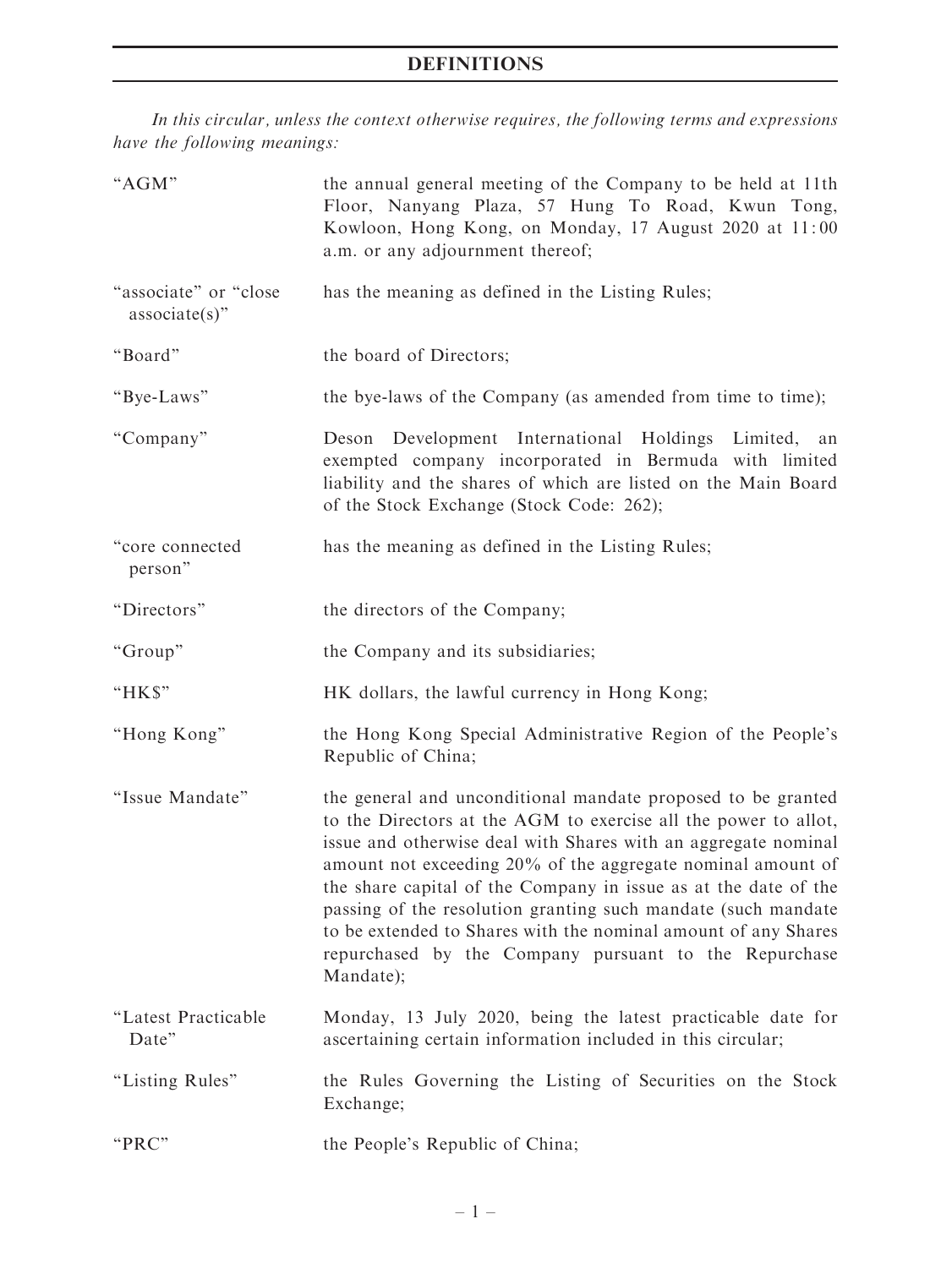# DEFINITIONS

| "Repurchase Mandate" | the general and unconditional mandate proposed to be granted<br>to the Directors at the AGM to repurchase Shares on the Stock<br>Exchange with an aggregate nominal amount up to $10\%$ of the<br>aggregate nominal amount of the share capital of the Company<br>in issue as at the date of the passing of the resolution granting<br>such mandate; |  |  |
|----------------------|------------------------------------------------------------------------------------------------------------------------------------------------------------------------------------------------------------------------------------------------------------------------------------------------------------------------------------------------------|--|--|
| " $SFO"$             | Securities and Futures Ordinance (Chapter 571 of the Laws of<br>Hong Kong);                                                                                                                                                                                                                                                                          |  |  |
| "Share(s)"           | share(s) in the issued share capital of the Company;                                                                                                                                                                                                                                                                                                 |  |  |
| "Shareholders"       | holders of Shares;                                                                                                                                                                                                                                                                                                                                   |  |  |
| "Stock Exchange"     | The Stock Exchange of Hong Kong Limited; and                                                                                                                                                                                                                                                                                                         |  |  |
| "Takeovers Code"     | the Code on Takeovers and Mergers and Share Buy-backs<br>published by the Securities and Futures Commission.                                                                                                                                                                                                                                         |  |  |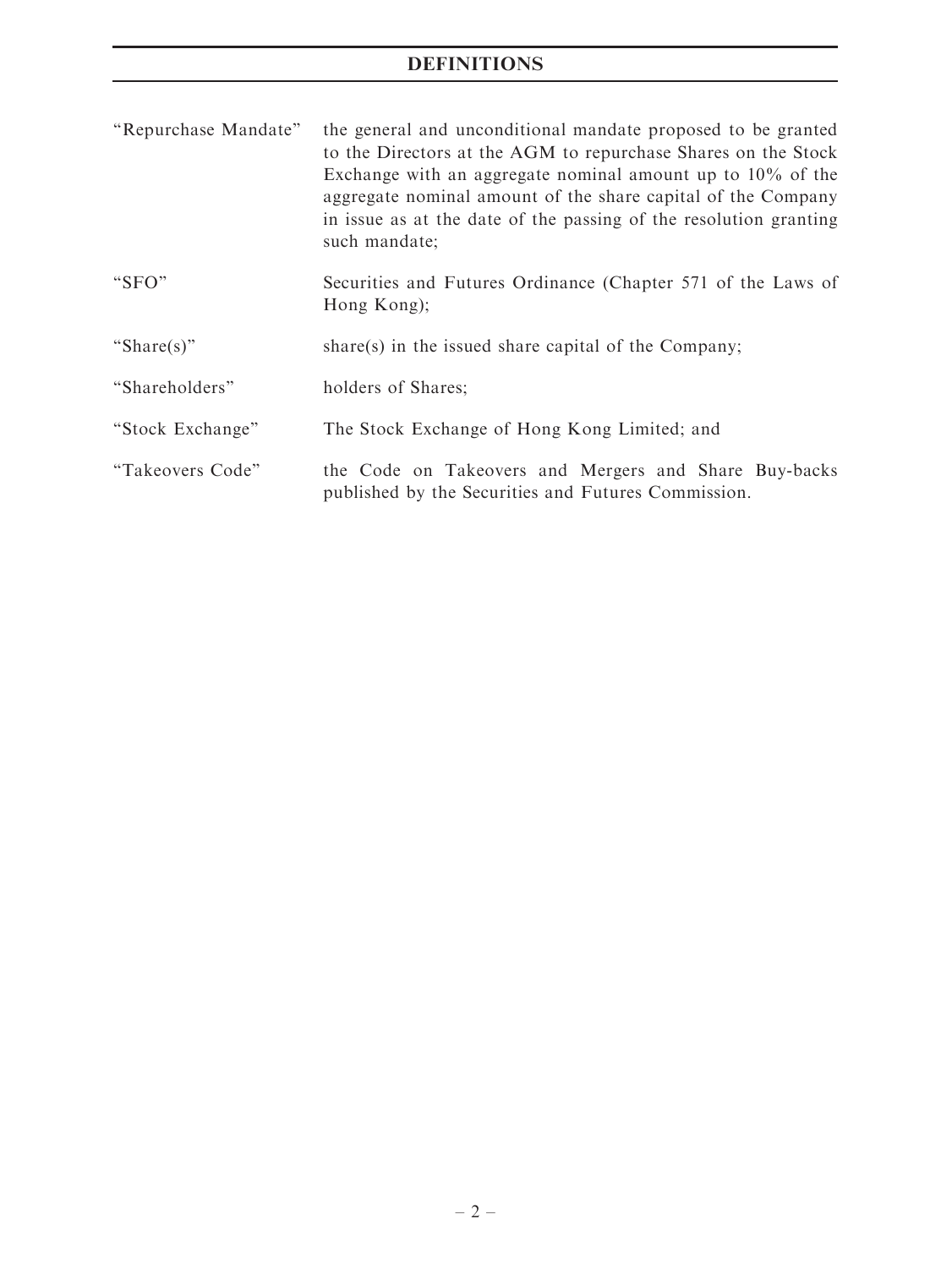

# **DESON DEVELOPMENT INTERNATIONAL HOLDINGS LIMITED**

**迪臣發展國際集團有限公司** \*

*(Incorporated in Bermuda with limited liability)* **(Stock Code: 262)**

Executive Directors: Mr. Lu Quanzhang (Chairman) Mr. Tiia Boen Sien (Managing Director & Deputy Chairman) Mr. Wang Jing Ning Mr. Tjia Wai Yip, William

Independent non-executive Directors: Dr. Ho Chung Tai, Raymond Ir Siu Man Po Mr. Siu Kam Chau

Registered office: Victoria Place 5th Floor 31 Victoria Street Hamilton HM10 Bermuda

Principal place of business in Hong Kong: 11th Floor, Nanyang Plaza 57 Hung To Road, Kwun Tong Kowloon Hong Kong

17 July 2020

To the Shareholders

Dear Sirs,

# PROPOSED GENERAL MANDATES TO ISSUE AND REPURCHASE SHARES PROPOSED RE-ELECTION OF RETIRING DIRECTORS AND NOTICE OF ANNUAL GENERAL MEETING

## 1. INTRODUCTION

The purpose of this circular is to provide the Shareholders with all the information reasonably necessary to enable them to make an informed decision on whether to vote for or against the above proposed matters which include, inter alia, (i) the grant of the Issue Mandate and Repurchase Mandate; (ii) the proposed re-election of retiring Directors, and (iii) to send you the notice of the AGM.

\* For identification purpose only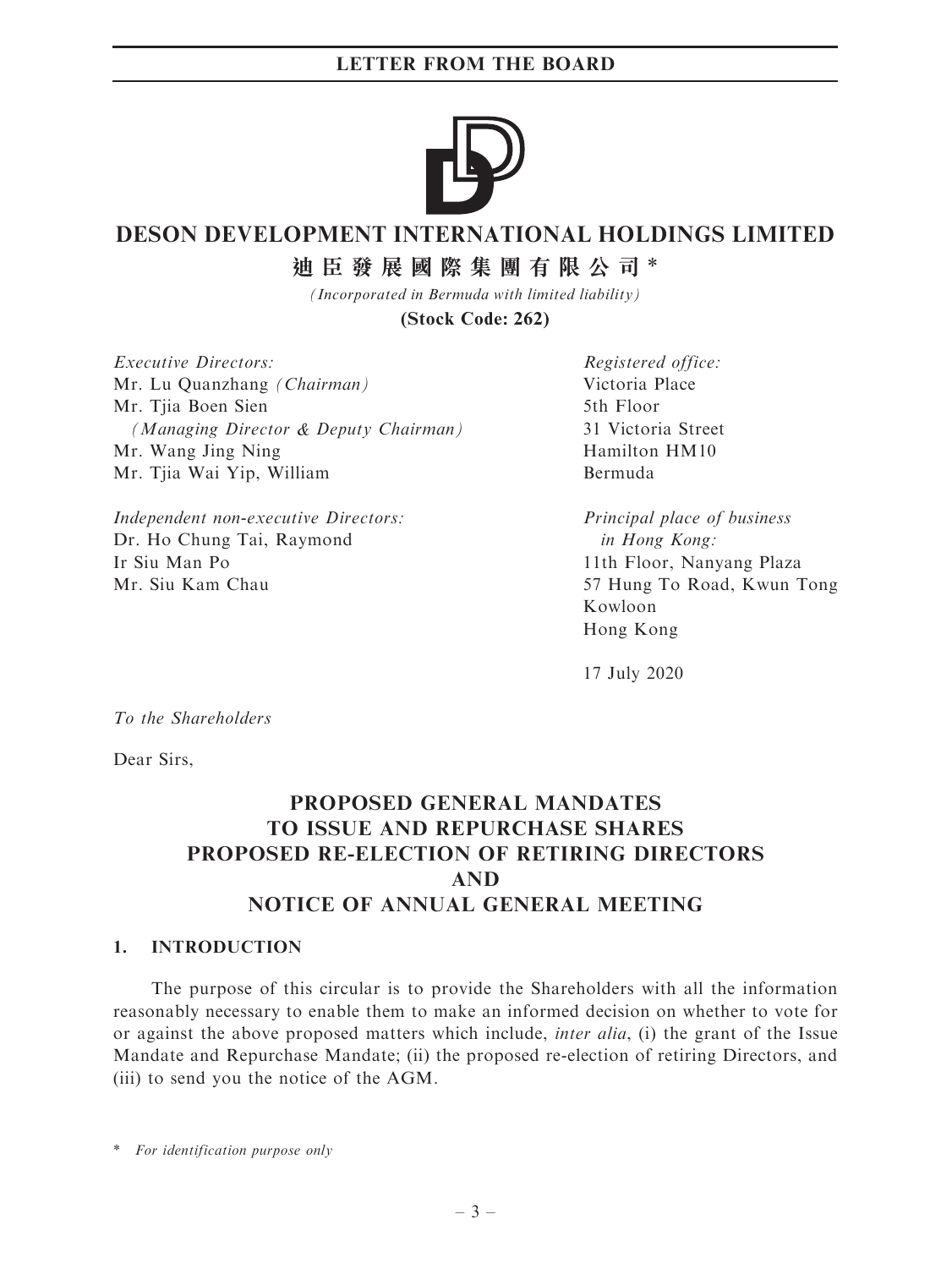#### 2. GENERAL MANDATE TO ISSUE SHARES

At the annual general meeting of the Company held on 20 August 2019, a general and unconditional mandate was given by the Shareholders to the Directors to exercise the powers of the Company to allot, issue and deal with Shares. Such mandate would lapse on the earliest of: (i) the conclusion of the forthcoming annual general meeting of the Company; (ii) the expiration of the period within which the forthcoming annual general meeting of the Company is required by the Bye-Laws or any applicable laws of Bermuda to be held; or (iii) the revocation or variation of the authority by an ordinary resolution of the Shareholders in general meeting. In order to ensure that the flexibility and discretion be given to the Directors in the event that it becomes desirable to allot, issue and deal with Shares of the Company, approval is being sought from the Shareholders for the granting of the Issue Mandate to the Directors to allot, issue and deal with Shares up to a maximum of 20 per cent. of the total nominal amount of the share capital of the Company in issue as at the date of the passing of the ordinary resolution set out as resolution numbered  $5(A)$  in the notice convening the AGM and adding to such general mandate any Shares representing the aggregate nominal amount of the Shares repurchased by the Company under the Repurchase Mandate. If the resolution is passed and no Share is repurchased by the Company, exercise in full of the Issue Mandate (on the basis of 977,880,400 Shares in issue at the Latest Practicable Date) would result in up to 195,576,080 new Shares being allotted, issued and dealt with by the Company. The authority granted under the Issue Mandate to the Directors will be valid until (i) the conclusion of the next annual general meeting of the Company; (ii) the expiration of the period within which the next annual general meeting of the Company is required by the Bye-Laws or any applicable law to be held; or (iii) the date on which the authority given under the Issue Mandate is revoked or varied by an ordinary resolution of the Shareholders in general meeting (whichever is the earliest).

### 3. GENERAL MANDATE TO REPURCHASE SHARES

At the annual general meeting of the Company held on 20 August 2019, a general and unconditional mandate was given by the Shareholders to the Directors to exercise the powers of the Company to repurchase Shares. Such mandate will lapse on the earliest of: (i) the conclusion of the forthcoming annual general meeting of the Company; (ii) the expiration of the period within which the forthcoming annual general meeting of the Company is required by the Bye-Laws or any applicable laws of Bermuda to be held; and (iii) the revocation or variation of the authority by an ordinary resolution of the Shareholders in general meeting. A resolution to grant the Directors the Repurchase Mandate will be proposed at the AGM to enable the Directors to exercise the powers of the Company to repurchase its own issued and fully paid Shares up to a maximum of 10 per cent. of the share capital of the Company in issue as at the date of the passing of the ordinary resolution set out as resolution numbered 5(B) in the notice convening the AGM. The authority granted under the Repurchase Mandate to the Directors will be valid until (i) the conclusion of the next annual general meeting of the Company; or (ii) the expiration of the period within which the next annual general meeting of the Company is required by the Bye-Laws or any applicable law to be held; or (iii) the date on which the authority given under the Repurchase Mandate is revoked or varied by an ordinary resolution of the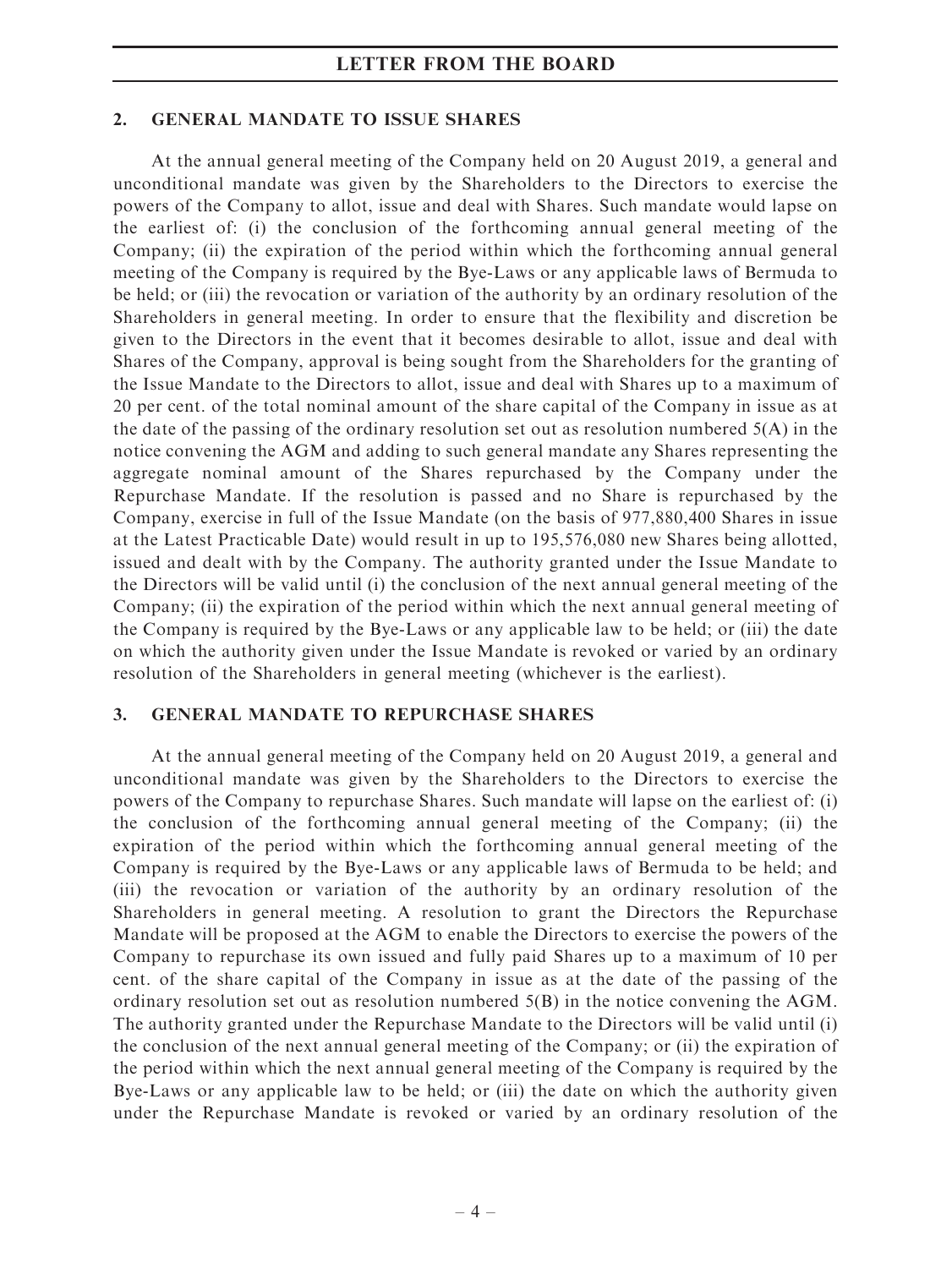Shareholders in general meeting (whichever is the earliest). The notice convening the AGM is set out in Appendix III to this circular. The Company at present has no immediate plan to exercise the Repurchase Mandate.

An explanatory statement as required by the Listing Rules to provide the requisite information on the Repurchase Mandate is set out in Appendix I to this circular.

### 4. PROPOSED RE-ELECTION OF RETIRING DIRECTORS

The Company has stated in the annual report of the Company for the year ended 31 March 2020 that the Directors retiring by rotation are Mr. Tjia Boen Sien (executive Director), Dr. Ho Chung Tai, Raymond (independent non-executive Director) and Mr. Siu Kam Chau (independent non-executive Director), who are willing to put themselves up for re-election at the AGM.

Dr. Ho Chung Tai, Raymond ("Dr. Ho") was appointed as an independent non-executive Director (''INED'') of the Company in May 1997. He has served the Company for more than 23 years as of the Latest Practicable Date and will retire by rotation at the AGM. The Board intends to further appoint Dr. Ho as an INED. Pursuant to Code Provision A.4.3 of the Corporate Governance Code set out in Appendix 14 to the Listing Rules, if an independent non-executive director serves more than 9 years, his further appointment should be subject to a separate resolution to be approved by shareholders, and the papers to shareholders accompanying that resolution should include the reasons why the board believes he is still independent and should be re-elected. The Nomination Committee of the Board has reviewed and assessed the independence of the INEDs, including Dr. Ho and is satisfied that they meet the independence criteria set out in Rule 3.13 of the Listing Rules (including by reference to the annual independence confirmation they have provided). In particular, the Nomination Committee is satisfied that during his tenure of office over the past 23 years, Dr. Ho has been able to fulfill all the requirements regarding independence of an INED and provide annual confirmation of independence to the Company under Rule 3.13 of the Listing Rules. To the best knowledge of the Directors, as of the Latest Practicable Date, the Company is not aware of any foreseeable events that may occur and affect the independence of Dr. Ho in the near future. Hence, the Board believes that Dr. Ho is and will continue to be independent of the Company unless unexpected circumstances arise in the future. The Company will continue to review the independence of Dr. Ho annually and take all appropriate measures to ensure compliance of relevant provisions regarding the independence of INED in the Listing Rules.

In addition, during his tenure of office, Dr. Ho has performed his duties as an INED to the satisfaction of the Board. Through exercising the scrutinising and monitoring function of an INED, he has contributed to a conscientious and efficient board of Directors acting in the interest of Shareholders. In view of the above, the Board considers that the re-election of Dr. Ho as an INED is beneficial to the Board, the Company and Shareholders as a whole.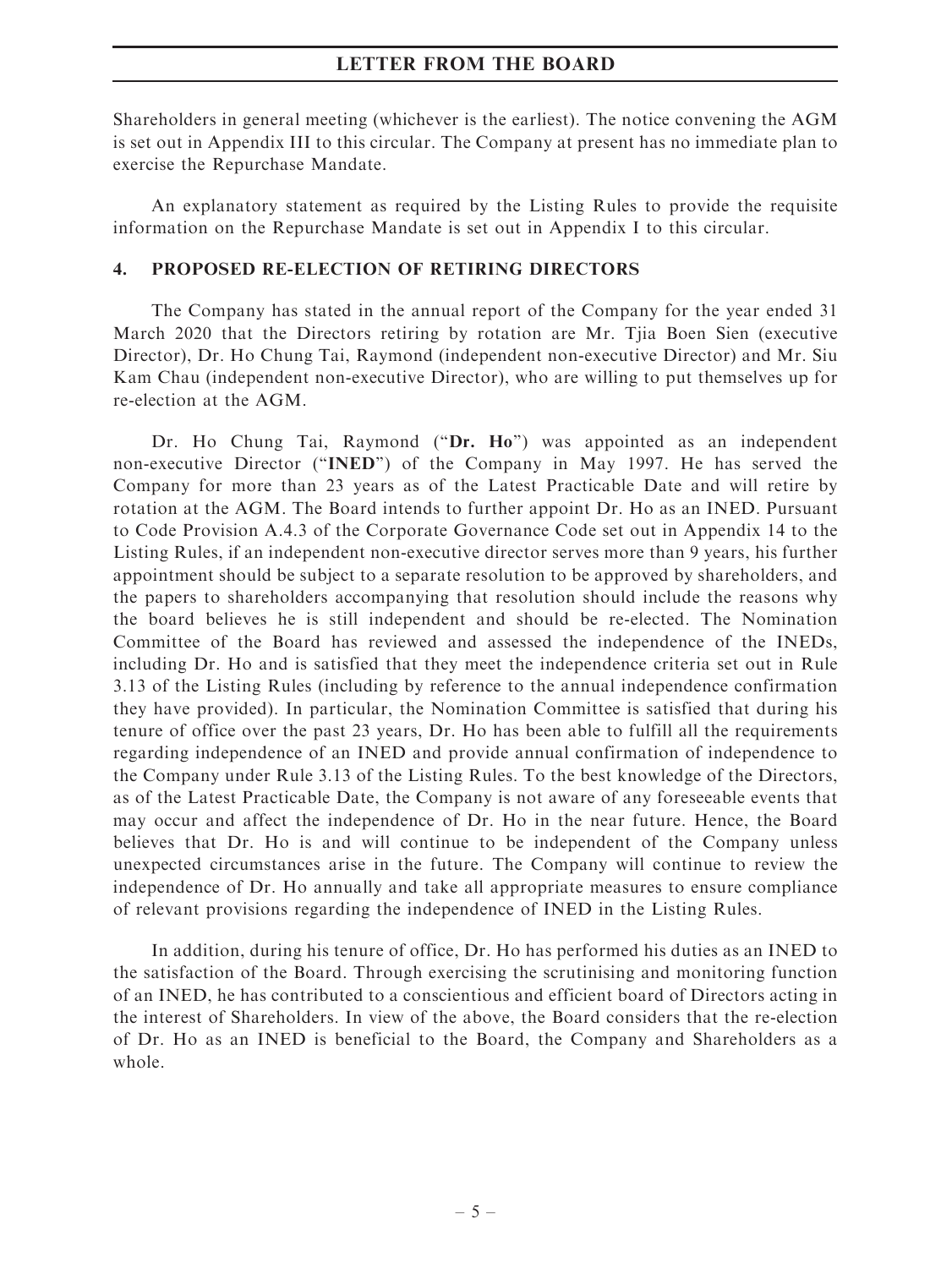Pursuant to the requirement of the Listing Rules, a separate ordinary resolution will be proposed at the AGM to approve the re-election of Dr. Ho as an INED of the Company.

Each of Dr. Ho and Mr. Siu Kam Chau (''Mr. Siu'') has confirmed that they meet the independent requirements set out in Rule 3.13 of the Listing Rules. Each of Dr. Ho and Mr. Siu has the relevant experience in construction field and accounting experience, respectively and has a deep understanding of the Group's operations. Based on the above, the Board believes that each of Dr. Ho and Mr. Siu is independent of the Group and will continue to make contribution to the Company if re-elected. Relevant details of each of Directors proposed to be re-elected at the AGM are set out in Appendix II to this circular.

### Procedure and Process for Nomination of Directors

The Nomination Committee will recommend to the Board for the appointment of a Director including an independent non-executive Director in accordance with the following procedures and process:

- i. The Nomination Committee will, giving due consideration to the current composition and size of the Board, develop a list of desirable skills, perspectives and experience at the outset to focus the search effort;
- ii. The Nomination Committee may, in its sole discretion, consider candidates recommended by any Director or Shareholder (provided that such proposals from Shareholders comply with all the application notice requirements set forth in the Company's Bye-Laws, the procedures for a Shareholder's nomination to be properly brought before a general meeting, and the Listing Rules) with due consideration given to the criteria which include but are not limited to the following (collectively the "Criteria"):
	- (a) Be of high integrity with a solid record of accomplishment in the individual's chosen fields;
	- (b) Possess the qualifications, qualities, skills and experience in the relevant industries in which the Group's business is involved in to effectively represent the best interests of all Shareholders;
	- (c) Be able to exercise good judgment and provide the commitment to enhance shareholder value and practical insights and diverse perspectives;
	- (d) Diversity in the aspects, amongst others, of gender, age, cultural and educational background, professional experience, skills, knowledge and length of service;
	- (e) Commitment for responsibilities of the Board in respect of available time and relevant interest. In particular, regarding the appointment of an independent non-executive director, whether the individual can still devote sufficient time to the Board whilst holding directorships in seven (or more) listed companies including the Company;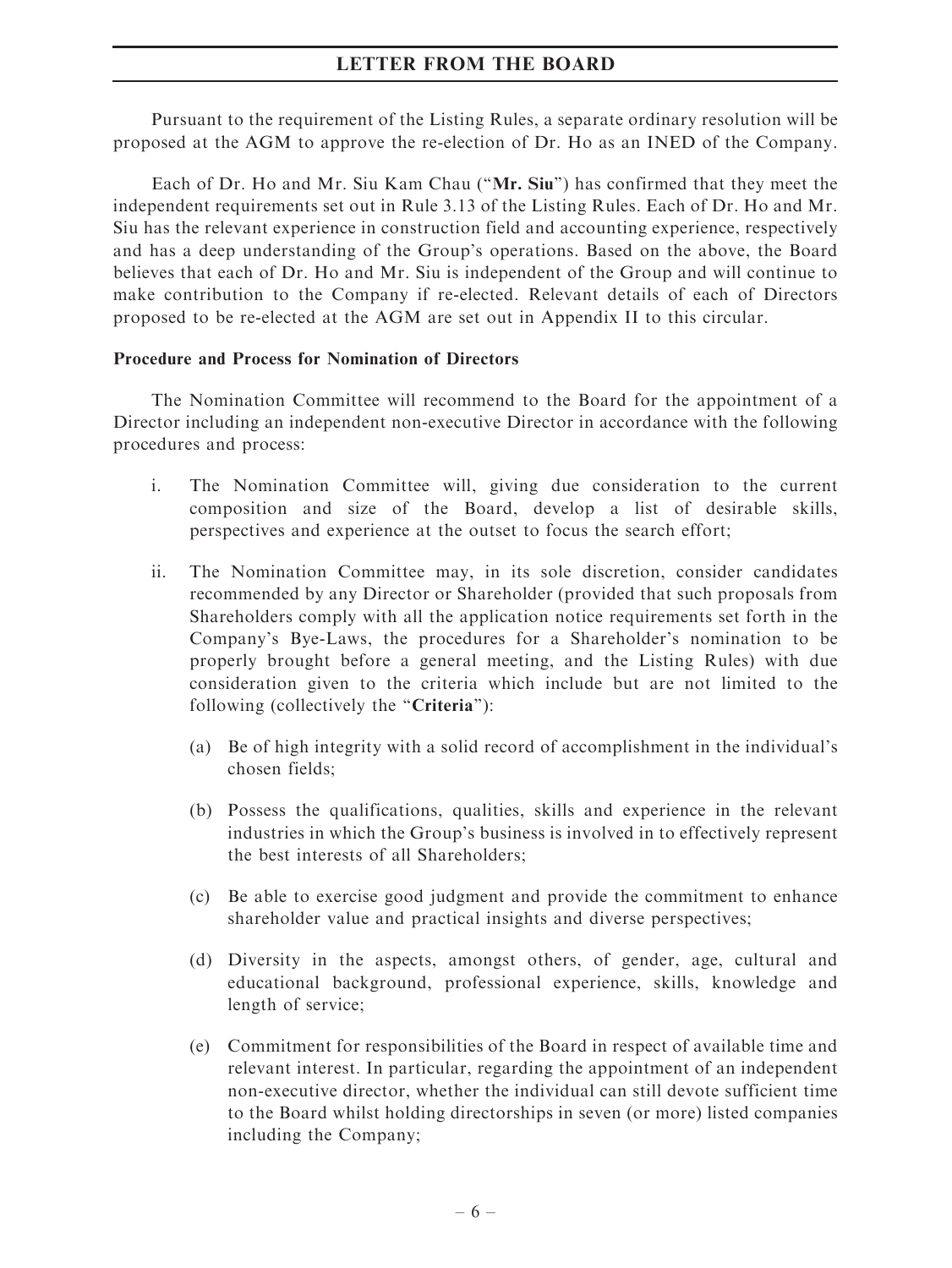- (f) Independence in relation to the appointment of independent non-executive directors by reviewing any potential conflicts of interest that he or she and their immediate family members (as defined in the Listing Rules) may have, based on the criteria for independence set forth in Rule 3.13 of the Listing Rules;
- (g) Potential contributions including the perspectives, skills, experience and diversity that the individual can bring to the Board;
- (h) Plan(s) in place for the orderly succession of the Board; and
- (i) Other factors that the Nomination Committee deem to be in the best interests of the Company and its Shareholders.
- iii. The Nomination Committee may adopt any process it deems appropriate and consistent with its terms of reference, the Company's Bye-Laws, the Company's corporate government policy and the policy described here in evaluating the suitability of the candidates, such as interviews, background checks and third-party reference checks;
- iv. Upon considering a candidate suitable for the directorship, the Nomination Committee will hold a meeting and/or by way of written resolutions to, if thought fit, approve the recommendation to the Board for appointment;
- v. The Nomination Committee will consider any director who has indicated his or her willingness to stand for re-election and any other person who is recommended by any shareholders as a candidate. The Nomination Committee may also undertake its own search process for candidates and may retain the services of professional firms or other third parties to assist in identifying and evaluating potential nominees;
- vi. The secretary of the Nomination Committee shall call a meeting of the committee, and invite nominations of candidates from Board members, if any, for consideration by the Nomination Committee prior to its meeting. The Nomination Committee may also put forward candidates who are not nominated by Board members;
- vii. For filling a casual vacancy, the Nomination Committee shall make recommendations for the Board's consideration and approval. For proposing candidates to stand for election at a general meeting, the Nomination Committee shall make nominations to the Board for its consideration and recommendation;
- viii. Until the issuance of the shareholder circular, the nominated persons shall not assume that they have been proposed by the Board to stand for election at the general meeting; and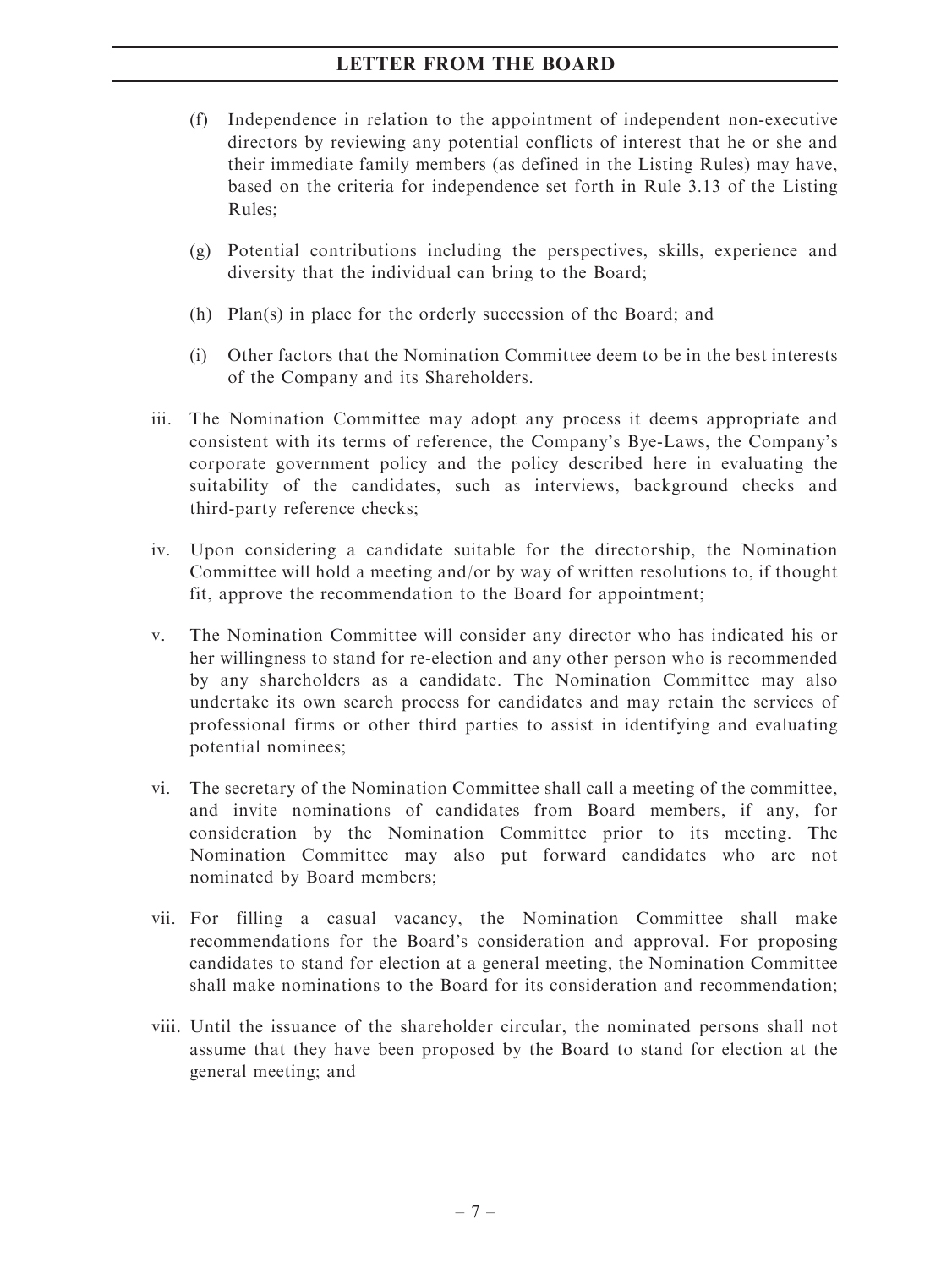ix. In order to provide information of the candidates nominated by the Board to stand for election at a general meeting, a circular will be sent to Shareholders. The circular will set out the names, brief biographies (including qualifications and relevant experience), and any other information, as required pursuant to applicable laws, rules and regulations, of the proposed candidates.

The Nomination Committee will evaluate and recommend the retiring Director(s) to the Board for re-appointment by giving due consideration to the Criteria including but not limited to:

- i. The overall contribution and service of the retiring  $Direction(s)$  to the Company, including but not limited to the attendance of the meetings of the Board and/or its committees and general meetings of the Company where applicable, in addition to the level of participation and performance on the Board and/or its committees; and
- ii. Whether the retiring Director(s) continue(s) to satisfy the Criteria.

The Nomination Committee will evaluate and recommend candidate(s) for the position(s) of the independent non-executive Director(s) by giving due consideration to the factors including but not limited to those set out in Rules 3.10(2) and 3.13 of the Listing Rules in addition to the Criteria.

## Recommendation of the Nomination Committee

The Nomination Committee has assessed and reviewed each of the independent non-executive Directors' annual written confirmation of independence based on the independence criteria as set out in Rule 3.13 of the Listing Rules and confirmed that all of them remain independent. Based on the board diversity policy adopted by the Company, the Nomination Committee also considers that each of Dr. Ho and Mr. Siu can contribute to the diversity of the Board, in particular, with their strong and diversified background and professional experience in their expertise. In addition, the Nomination Committee has evaluated the performance of each of the retiring Directors for the year ended 31 March 2020 and found their performance satisfactory. Therefore, with the recommendation of the Nomination Committee, the Board has proposed that all the retiring Directors, namely Mr. Tjia Boen Sien (''Mr. Tjia''), Dr. Ho and Mr. Siu stand for re-election as Directors at the AGM.

Bye-Law 89 of the Bye-Laws provides that no person, other than a retiring Director, shall, unless recommended by the Board for election, be eligible for election to the office of Director at any general meeting, unless notice in writing of the intention to propose that person for election as a Director, signed by a Shareholder (other than the person to be proposed for election as a Director) duly qualified to attend and vote at the meeting for which such notice is given, and a notice in writing signed by that person of his willingness to be elected shall have been lodged with the Company. The minimum length of the period during which such notices are given shall be at least seven days and the period for lodgment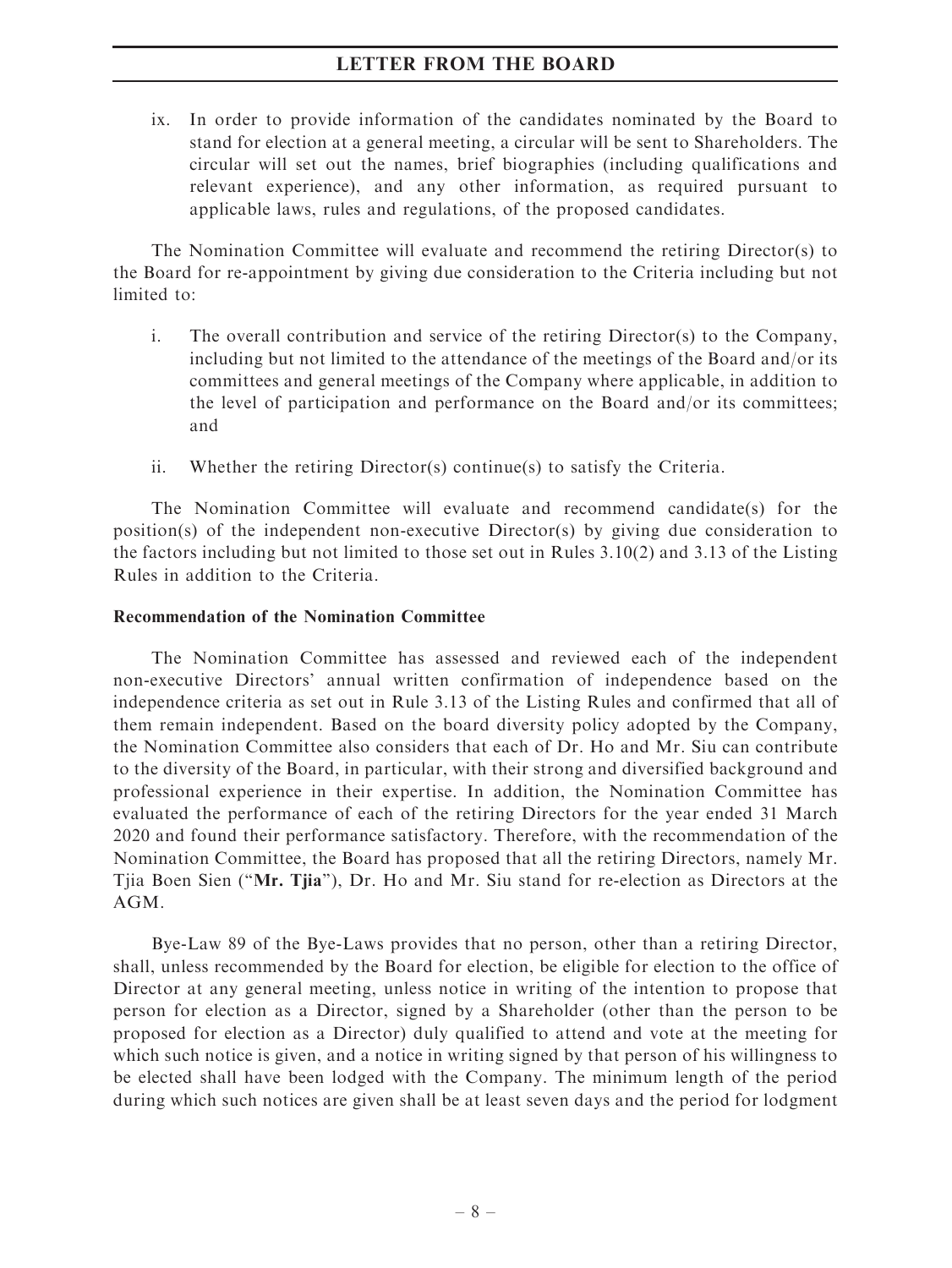of such notices shall commence no earlier than the day after the dispatch of the notice of the general meeting appointed for such election and end no later than seven days prior to the date of such meeting.

Accordingly, if a Shareholder wishes to nominate a person to stand for election as a Director at the AGM, notice of his intention to propose such person for election as a Director and the notice executed by the nominee of his willingness to be elected must be validly served at the principal place of business of the Company at 11th Floor, Nanyang Plaza, 57 Hung To Road, Kwun Tong, Kowloon, Hong Kong on or before 11: 00 a.m. on 10 August 2020.

If a valid notice from a Shareholder to propose a person to stand for election as a Director at the AGM is received after the publication of the notice of the AGM, the Company will publish an announcement to inform Shareholders of the biographical details of the additional candidate proposed.

Details of the biographies of each of the Directors who have offered themselves for re-election are set out in Appendix II to this circular.

### 5. AGM

A notice of the AGM is set out in Appendix III to this circular.

A form of proxy for use at the AGM is also enclosed with this circular. Whether or not you are able or intend to attend the AGM, you are requested to complete and return the enclosed form of proxy to the Company's branch share registrar in Hong Kong, Tricor Tengis Limited at Level 54, Hopewell Centre, 183 Queen's Road East, Hong Kong in accordance with the instructions printed thereon as soon as possible and in any event not less than 48 hours before the time appointed for the holding of the AGM or any adjournment thereof. Completion and return of the form of proxy shall not preclude you from attending and voting in person at the AGM or any adjourned meeting should you so wish.

## 6. VOTING BY POLL AT GENERAL MEETINGS

Pursuant to Rule 13.39(4) of the Listing Rules, any vote of Shareholders at a general meeting must be taken by poll except where there chairman of the meeting, in good faith and in compliance with the Listing Rules, decides to allow a resolution which relates purely to a procedural or administrative matter to be voted on by a show of hands. Therefore, pursuant to Bye-Law 69, each resolution set out in the notice to the AGM which is put to vote at the AGM shall be decided by poll. The Company will appoint scrutineers to handle vote-taking procedures at the AGM. The results of the poll will be published on the Stock Exchange's website at www.hkexnews.hk and the Company's website at www.deson.com as soon as possible after the conclusion of the AGM.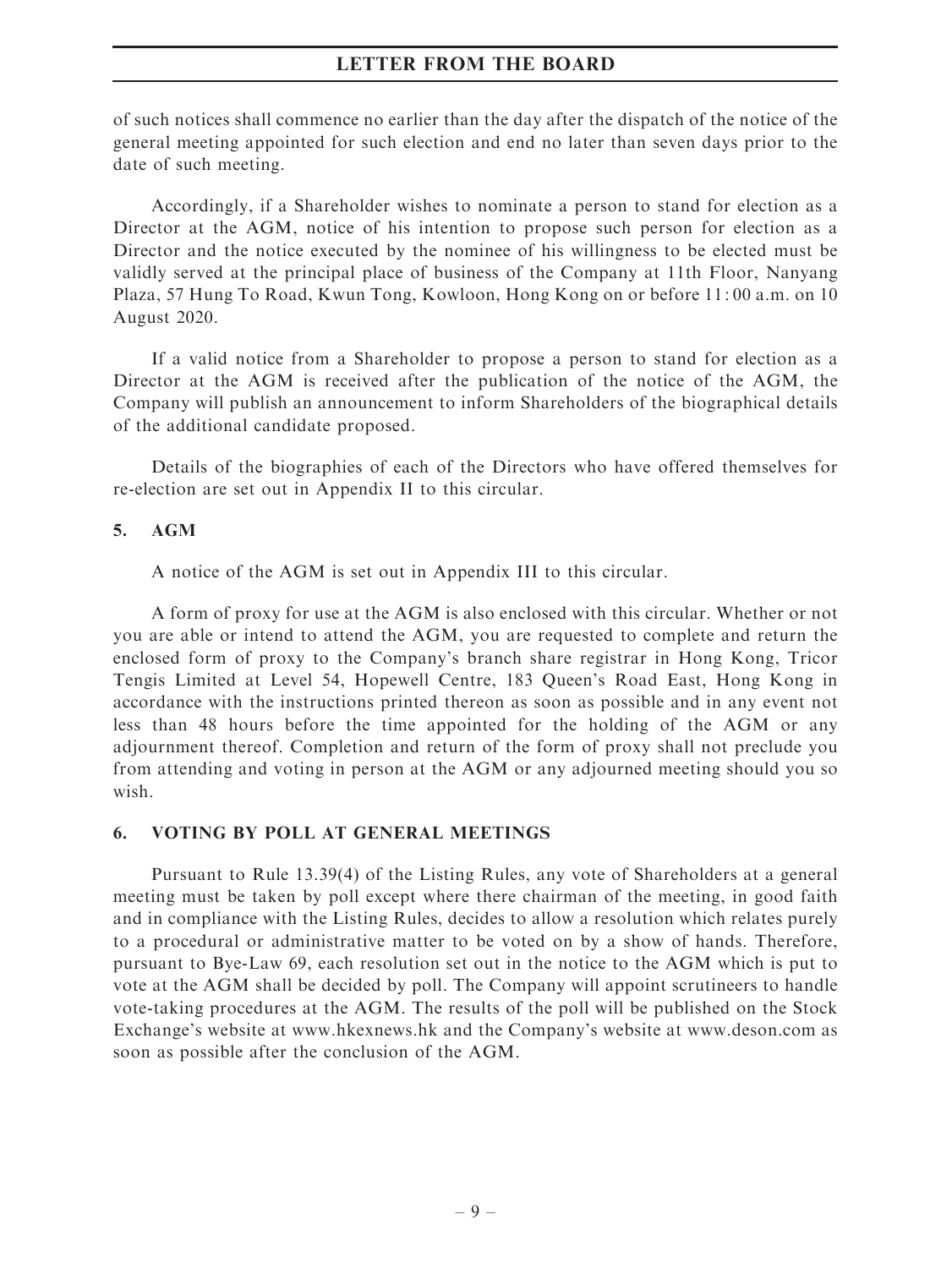#### 7. CLOSURE OF REGISTER OF MEMBERS

The register of members of the Company will be closed from 12 August 2020 to 17 August 2020, both days inclusive. During this period, no transfer of Shares will be registered. In order to attend and vote at the AGM, all transfers of Shares accompanied by the relevant share certificates must be lodged with the Company's branch share registrar in Hong Kong, Tricor Tengis Limited, at Level 54, Hopewell Centre, 183 Queen's Road East, Hong Kong not later than 4: 30 p.m. on 11 August 2020.

### 8. RESPONSIBILITY STATEMENT

This circular, for which the Directors collectively and individually accept full responsibility, includes particulars given in compliance with the Listing Rules for the purpose of giving information with regard to the Company. The Directors, having made all reasonable enquiries, confirm that to the best of their knowledge and believe the information contained in this circular is accurate and complete in all material respects and not misleading or deceptive, and there are no other matters the omission of which would make any statement herein or this circular misleading.

### 9. RECOMMENDATION

The Directors consider that (i) the proposed grant of the Issue Mandate and the Repurchase Mandate; and (ii) the proposed re-election of retiring Directors in each case as described in this circular, are in the best interests of the Company and the Shareholders as a whole. Accordingly, the Board recommends all Shareholders to vote in favour of all the resolutions to be proposed at the AGM.

> By Order of the Board Deson Development International Holdings Limited Tjia Boen Sien Managing Director and Deputy Chairman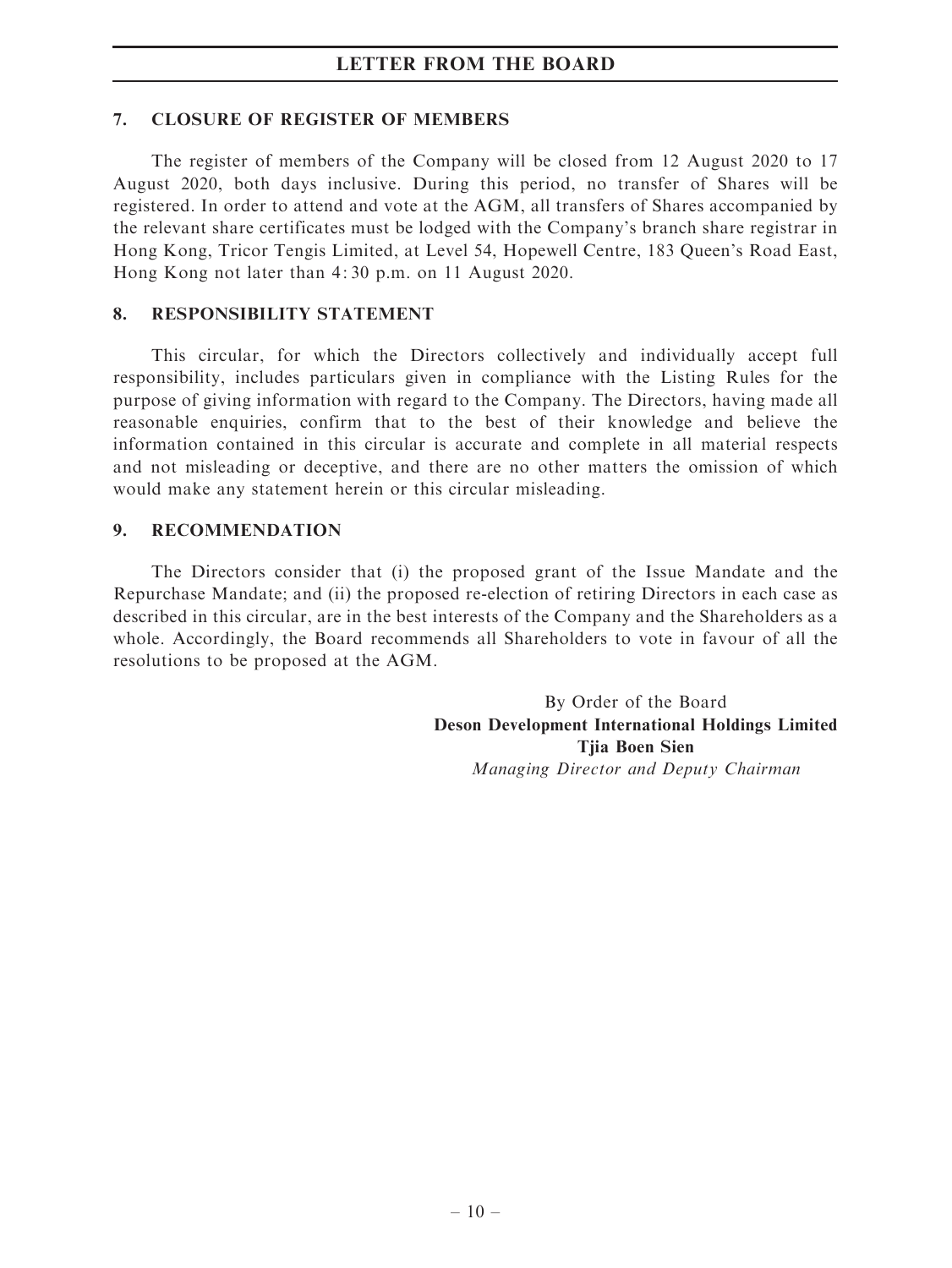The Listing Rules permit companies with primary listing on the Stock Exchange to repurchase their fully paid-up Shares on the Stock Exchange subject to certain restrictions.

The following is the explanatory statement required to be sent to the Shareholders under the Listing Rules to enable them to make an informed decision on whether to vote for or against the ordinary resolution in relation to the grant of the Repurchase Mandate.

## 1. REASONS FOR THE REPURCHASE MANDATE

The Directors believe that the granting of the Repurchase Mandate is in the best interests of the Company and the Shareholders. Such repurchases may, depending on market conditions and funding arrangements at the time, lead to an enhancement of the net asset value and/or the earnings per Share of the Company and will only be made when the Directors believe that such repurchases will benefit the Company and the Shareholders. The Directors have no present intention to repurchase any of the securities of the Company.

## 2. SHARE CAPITAL

As at the Latest Practicable Date, the issued share capital of the Company comprised 977,880,400 Shares of HK\$0.10 each.

Subject to the passing of the resolution approving the Repurchase Mandate, and assuming no Shares will be issued or repurchased by the Company during the period between the Latest Practicable Date and the date of the AGM, the Company would be allowed under the Repurchase Mandate to repurchase a maximum of 97,788,040 Shares.

## 3. FUNDING OF REPURCHASES

In repurchasing Shares, the Company may only apply funds legally available for such purpose in accordance with its memorandum of association and Bye-Laws, the Listing Rules and the applicable laws of Bermuda. Bermuda law provides that the amount of capital repaid in connection with a share repurchase may only be paid out of the capital paid up on the relevant Shares, or out of funds of the Company otherwise available for dividend or distribution or the proceeds of a new issue of Shares made for such purpose. The amount of premium payable on repurchase may only be paid out of either the funds of the Company otherwise available for dividend or distribution or out of the share premium or contributed surplus accounts of the Company.

If the Repurchase Mandate were exercised in full, there might be a material adverse effect on the working capital or gearing position of the Company (as compared with the position disclosed in the audited financial statements contained in the annual report of the Company for the year ended 31 March 2020). However, the Directors do not propose to exercise the Repurchase Mandate to such an extent as would, in the circumstances, have a material adverse effect on the working capital requirements or the gearing levels of the Company which in the opinion of the Directors are from time to time appropriate for the Company.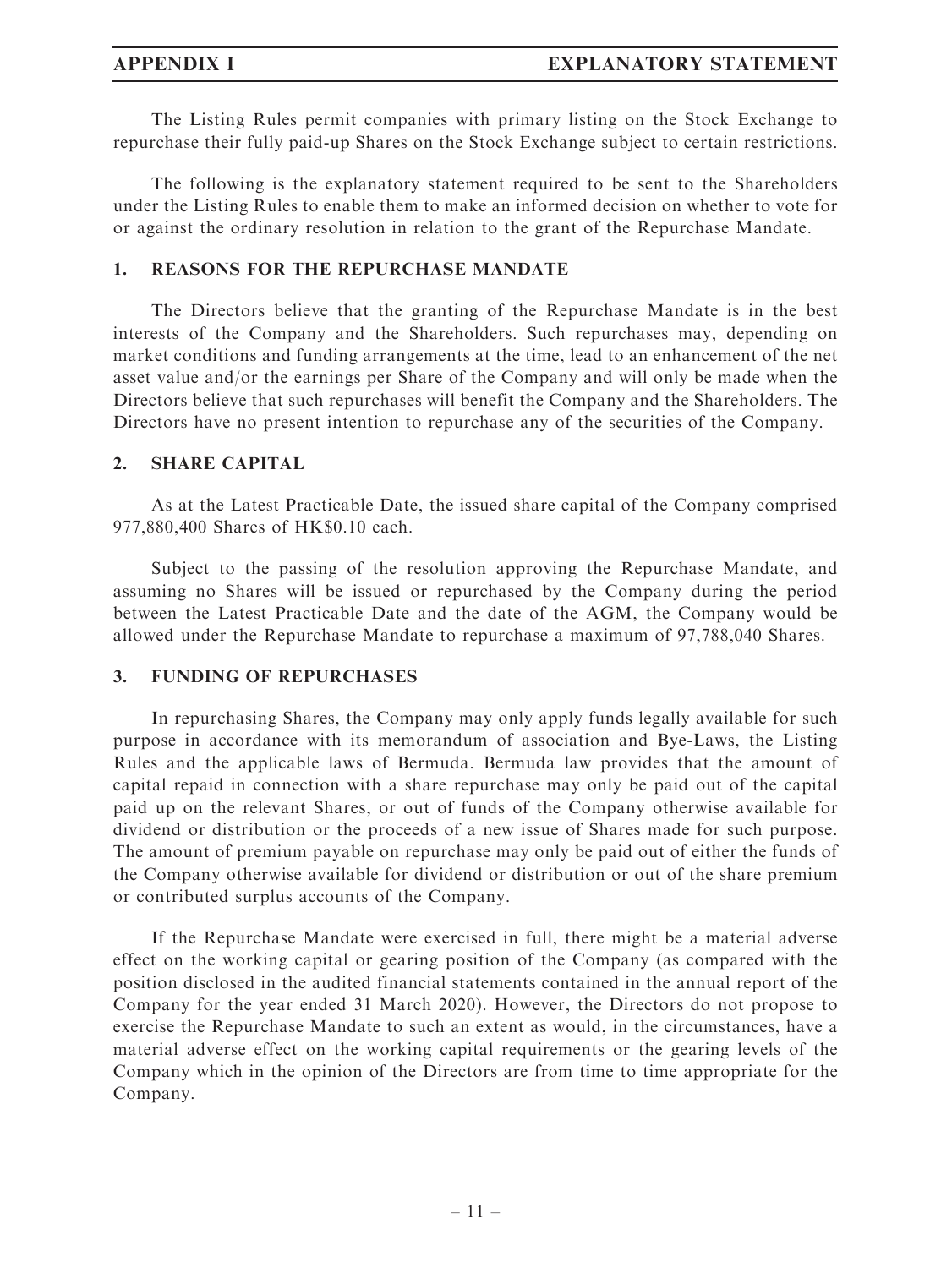### 4. DIRECTORS DEALINGS AND CORE CONNECTED PERSONS

None of the Directors nor, to the best of their knowledge and belief having made all reasonable enquiries, their close associates, have any present intention to sell to the Company or its subsidiaries any Shares under the Repurchase Mandate if such is approved by the Shareholders.

No core connected persons of the Company have notified the Company that they have a present intention to sell Shares to the Company or its subsidiaries or have undertaken not to do so in the event that the Repurchase Mandate is approved by the Shareholders.

### 5. SHARE PRICES

The highest and lowest prices at which the Shares were traded on the Stock Exchange during each of the previous twelve months prior to the Latest Practicable Date were as follows:

|                                          | <b>Trading price per Share</b> |        |
|------------------------------------------|--------------------------------|--------|
|                                          | <b>Highest</b>                 | Lowest |
|                                          | HK\$                           | H K S  |
| 2019                                     |                                |        |
| July                                     | 0.210                          | 0.175  |
| August                                   | 0.198                          | 0.150  |
| September                                | 0.170                          | 0.150  |
| October                                  | 0.162                          | 0.137  |
| November                                 | 0.167                          | 0.142  |
| December                                 | 0.206                          | 0.161  |
| 2020                                     |                                |        |
| January                                  | 0.219                          | 0.179  |
| February                                 | 0.193                          | 0.155  |
| March                                    | 0.204                          | 0.157  |
| April                                    | 0.175                          | 0.152  |
| May                                      | 0.180                          | 0.137  |
| June                                     | 0.156                          | 0.103  |
| July (up to the Latest Practicable Date) | 0.120                          | 0.109  |

## 6. SHARE REPURCHASES MADE BY THE COMPANY

During the six months preceding the Latest Practicable Date, the Company had not repurchased any Shares on the Stock Exchange.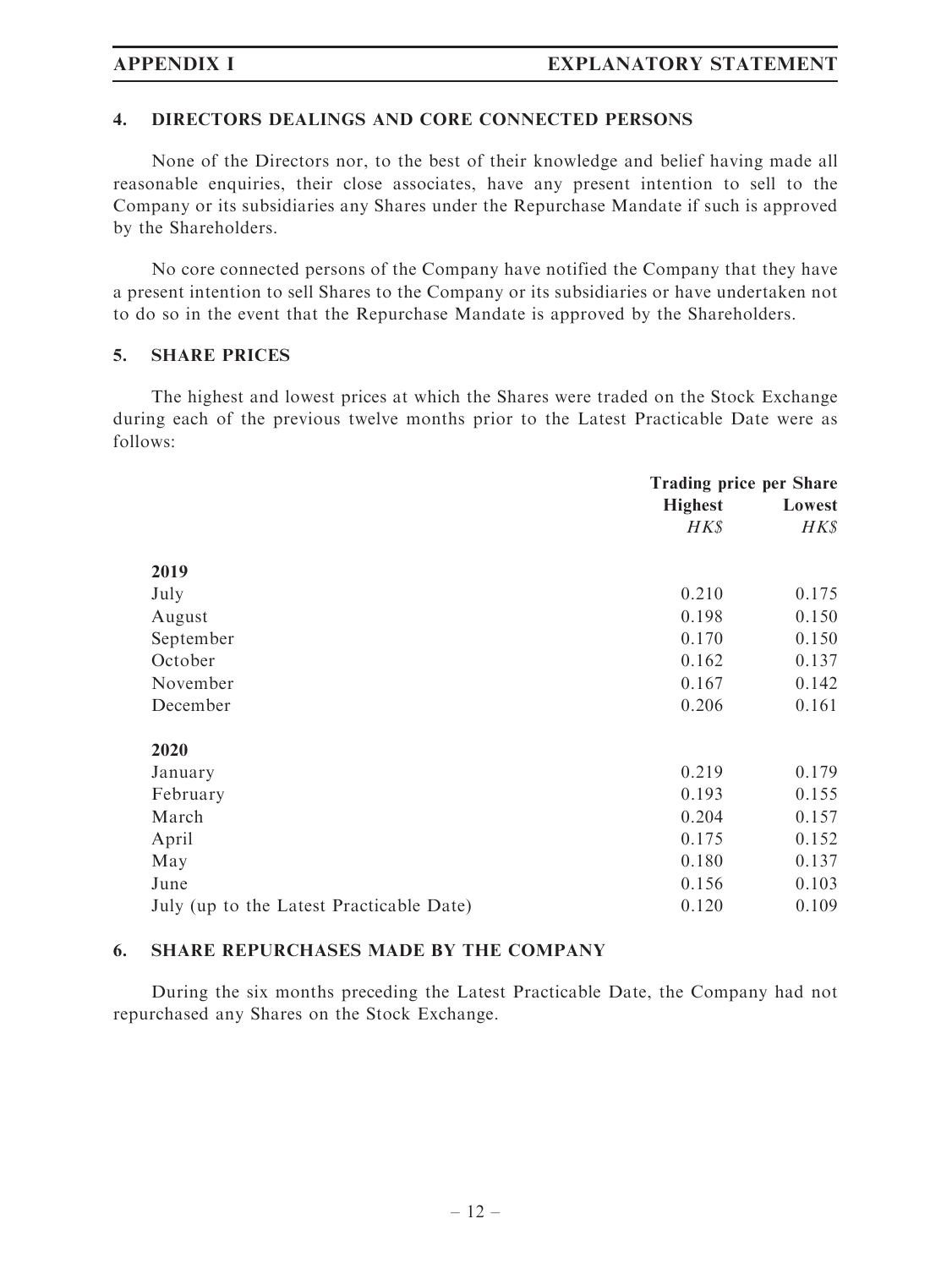### 7. DIRECTORS' UNDERTAKING

The Directors have undertaken to the Stock Exchange that, so far as the same may be applicable, they will exercise the powers of the Company to make repurchases pursuant to the Repurchase Mandate and in accordance with the Listing Rules, the applicable laws of Bermuda and the regulations set out in its memorandum of association and Bye-Laws.

### 8. TAKEOVERS CODE

If, on the exercise of the power to repurchase Shares pursuant to the Repurchase Mandate, a Shareholder's proportionate interest in the voting rights of the Company increases, such increase will be treated as an acquisition for the purposes of Rule 32 of the Takeovers Code. Accordingly, a Shareholder or a group of Shareholders acting in concert (as defined under the Takeovers Code) could, depending on the level of increase of the Shareholder's interest, obtain or consolidate control of the Company and become obliged to make a mandatory offer in accordance with Rule 26 of the Takeovers Code.

As at the Latest Practicable Date, to the best of the knowledge and belief of the Directors, Sparta Assets Limited (''Sparta Assets''), which was wholly owned by Mr. Tjia, our Managing Director and executive Director, was directly interested in 349,935,000 Shares representing approximately 35.79% of the issued share capital in the Company as at the Latest Practicable Date, Mr. Tjia also had direct personal interest in 73,926,600 Shares, representing approximately 7.55% of the issued share capital in the Company as at the Latest Practicable Date.

In the event that the Repurchase Mandate was exercised in full by the Company, the aggregate percentage shareholding of Sparta Assets and Mr. Tjia in the Company would increase from approximately 43.34% to approximately 48.16%. Such increases would give rise to an obligation to Sparta Assets and Mr. Tjia to make a mandatory offer under Rule 26 of the Takeovers Code. Save as disclosed above, the Directors are not aware of any Shareholder or group of Shareholders acting in concert, who may become obliged to make a mandatory offer under Rule 26 of the Takeovers Code as a consequence of any purchases made pursuant to the Repurchase Mandate.

The Directors have no present intention to exercise the Repurchase Mandate to such extent as would result in a mandatory offer obligation being imposed on any Shareholders or cause the public float to fall below 25% of the issued share capital of the Company or such other minimum percentage as prescribed by the Listing Rules from time to time.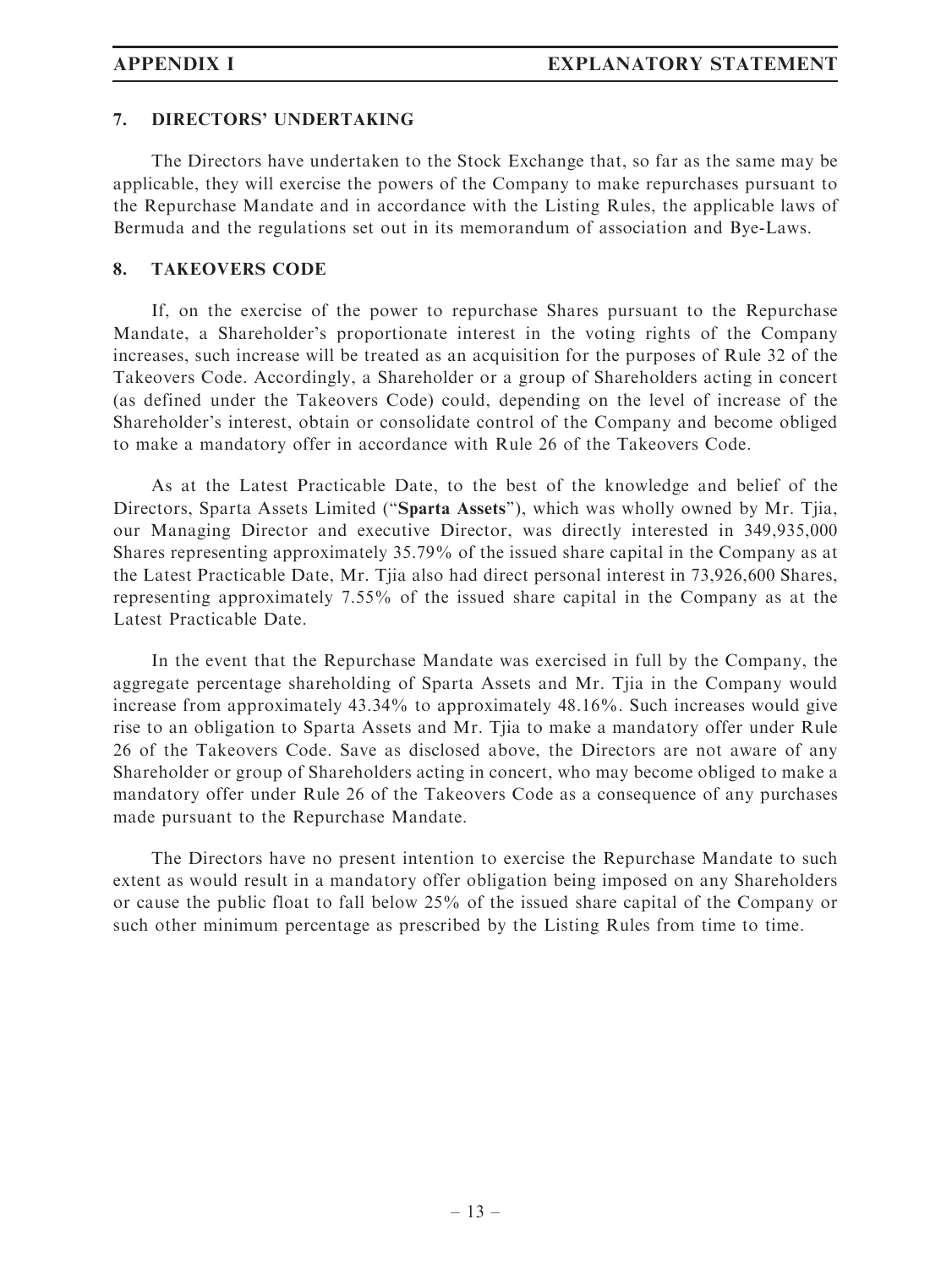The following are the biographies of each of the retiring Directors proposed to be re-elected at the AGM:

### EXECUTIVE DIRECTOR

Mr. TJIA Boen Sien (''Mr. Tjia''), aged 76, is one of the co-founders of the Group. He was appointed as a director of the Company in September 1993 and is currently the Managing Director and Deputy Chairman of the Company. Mr. Tjia is the member of Remuneration Committee and the member of Nomination Committee of the Board. Mr. Tjia is well respected and has established connections in the PRC construction industry through his extensive experience. He has over 37 years' experience in the construction industry in the PRC and Hong Kong. Mr. Tjia is responsible for the overall corporate strategy and the daily operations of the Group, including business development and overall management. He graduated from chemistry studies at the Huaqiao University (華僑大學) in the PRC in July 1966. He was admitted as member of The Chartered Institute of Building in November 1996 and is a professional member of The Royal Institution of Chartered Surveyors since October 2002. Mr. Tjia previously served as the vice chairman and honorable member of Zhan Tian You Civil Engineering Science and Technology Development Fund Management Committee (詹天佑土木工程科學技術發展基金管理委員 會).

As at the Latest Practicable Date, Mr. Tjia beneficially owned (i) 73,926,600 Shares representing approximately 7.55% of the existing issued share capital of the Company; (ii) all shares in Sparta Assets, the single largest shareholder of the Company, which owned 349,935,000 Shares representing approximately 35.79% of the existing issued share capital of this Company. Save as disclosed above and except Mr. Tjia and Mr. Tjia Wai Yip, William, an executive Director of the Company, who are father and son, Mr. Tjia does not have any relationship with any other Directors, senior management, substantial or controlling Shareholders (as defined in the Listing Rules) of the Company or any other interest in the Shares within the meaning of Part XV of the SFO.

As at the Latest Practicable Date, no service contract had been entered into between the Company and Mr. Tjia. No term has been fixed or proposed for his length of service with the Company. Mr. Tjia will be subject to retirement by rotation at least once every three years. Mr. Tjia is entitled to receive a remuneration of HK\$4,200,000 per annum, which is determined by the Remuneration Committee of the Board with reference to his duties and responsibilities with the Company and an annual discretionary bonus of such an amount to be determined by the Board from time to time with reference to the financial results of the Company and on his performance. Save as disclosed above, Mr. Tjia is not entitled to any other emoluments.

Mr. Tjia was the chairman and non-executive director of Deson Construction International Holdings Limited (Stock Code: 8268), a company listed on GEM of the Stock Exchange for a period, from 16 December 2014 to 29 July 2019. Save as disclosed, Mr. Tjia did not have any other directorship held in listed public companies in the last three years.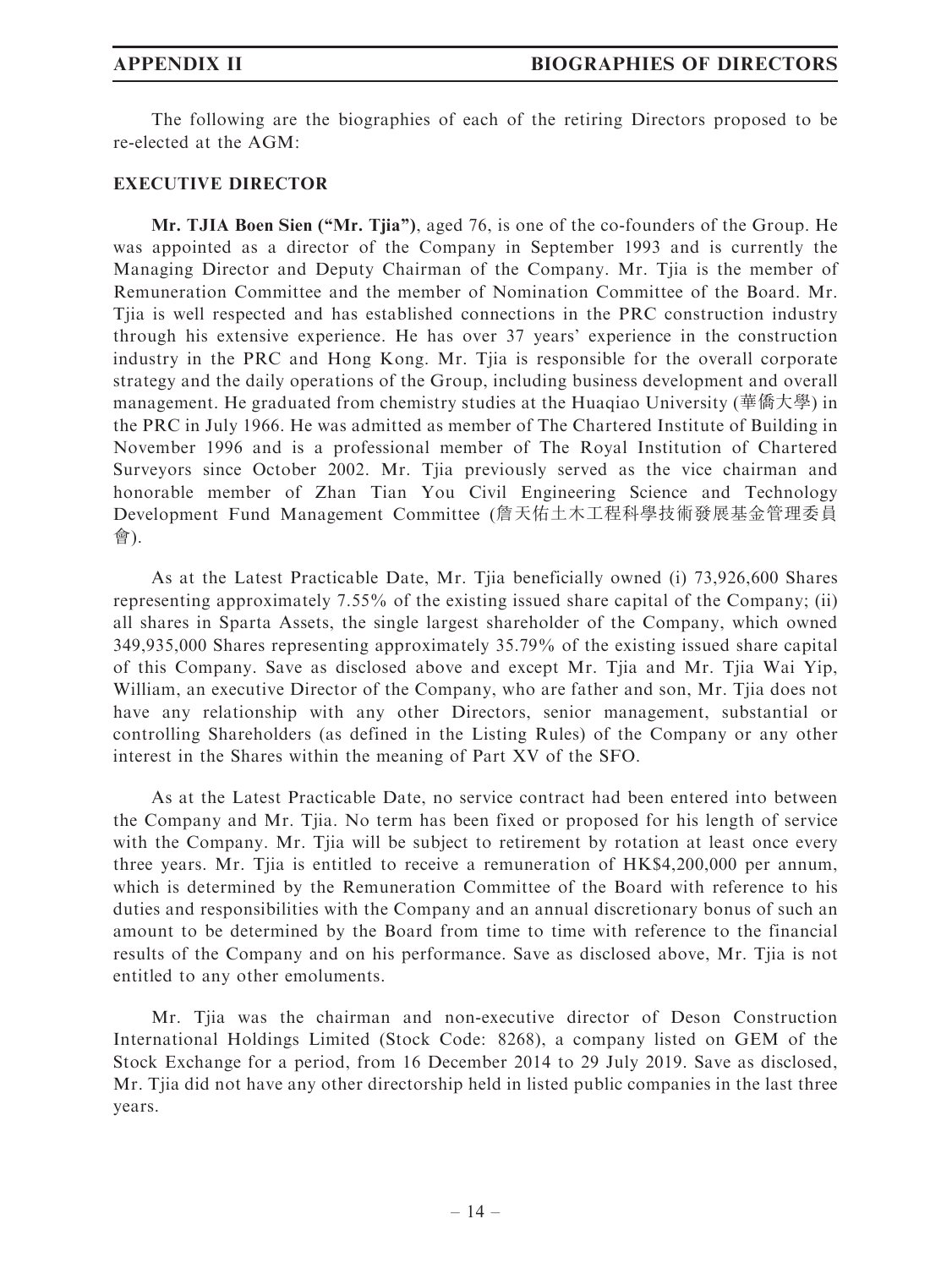Mr. Tjia was a director of the following companies, which were dissolved or wound-up (but not due to member's voluntary winding-up) with details as follows:

| Name of company                                      | Principal<br>business activity<br>immediately<br>before dissolution | Date of<br>dissolution or<br>winding-up | <b>Details</b>                                                                                                                                                                                                                                                           |
|------------------------------------------------------|---------------------------------------------------------------------|-----------------------------------------|--------------------------------------------------------------------------------------------------------------------------------------------------------------------------------------------------------------------------------------------------------------------------|
| Fitness Concept<br>International<br>Holdings Limited | Investment<br>holding                                               | 30 June 2005                            | This was a Cayman Islands<br>incorporated company. Mr. Tjia<br>confirmed that is was solvent and<br>inactive at the time of such<br>company's application to being<br>struck off from the registrar of<br>companies in the Cayman Islands<br>and subsequently dissolved. |
| W & D Joint Venture<br>Limited                       | Never carried<br>on/ceased<br>business                              | 19 December<br>2008                     | These were Hong Kong incorporated<br>companies de-registered under<br>section 291AA of the Predecessor<br>Companies Ordinance and<br>accordingly dissolved upon<br>de-registration (Note 1).                                                                             |
| Deson - IEE Limited                                  |                                                                     | 17 July 2009                            |                                                                                                                                                                                                                                                                          |
| $Deson - IES$<br>Engineering Limited                 |                                                                     | 17 July 2009                            |                                                                                                                                                                                                                                                                          |
| Bless Honour Limited                                 |                                                                     | 31 July 2009                            |                                                                                                                                                                                                                                                                          |
| Capital Mind<br>Securities Limited                   |                                                                     | 18 June 2010                            |                                                                                                                                                                                                                                                                          |
| Pacific Chest Limited                                |                                                                     | 20 August 2010                          |                                                                                                                                                                                                                                                                          |
| Lucky Pacific (Asia)<br>Development<br>Limited       |                                                                     | 3 May 2013                              |                                                                                                                                                                                                                                                                          |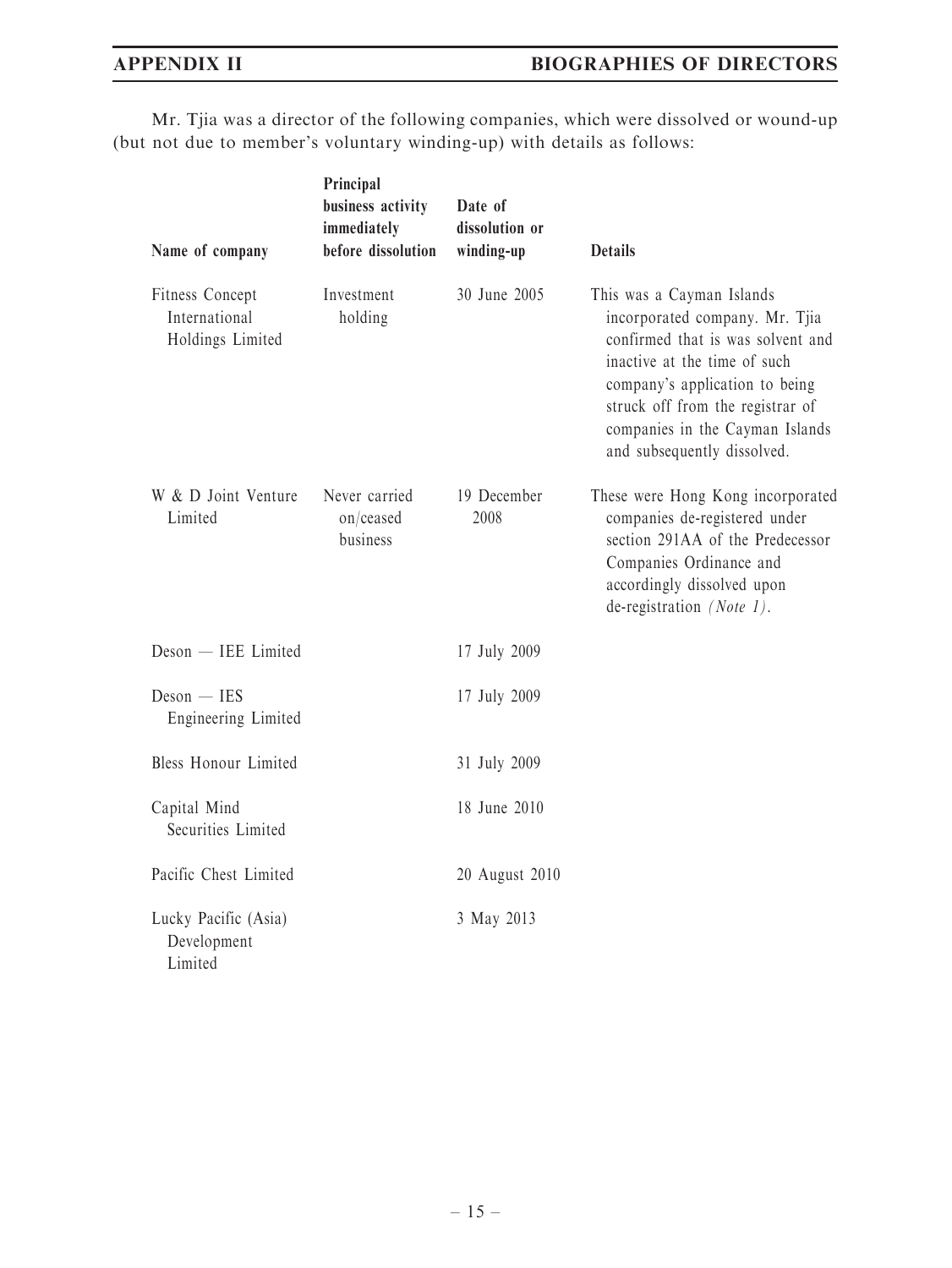| Name of company                                                                                        | Principal<br>business activity<br>immediately<br>before dissolution | Date of<br>dissolution or<br>winding-up | <b>Details</b>                                                                                                                                                                                                    |
|--------------------------------------------------------------------------------------------------------|---------------------------------------------------------------------|-----------------------------------------|-------------------------------------------------------------------------------------------------------------------------------------------------------------------------------------------------------------------|
| Lucky Pacific<br>Industries Limited                                                                    |                                                                     | 3 May 2013                              |                                                                                                                                                                                                                   |
| Leadtrade<br>Development<br>Limited                                                                    |                                                                     | 15 November<br>2013                     |                                                                                                                                                                                                                   |
| Link Systems Limited                                                                                   |                                                                     | 4 July 2014                             |                                                                                                                                                                                                                   |
| 健逸企業管理顧問<br>(深圳)有限公司<br>(Jianyi Enterprise<br>Management<br>Consultation<br>(Shenzhen) Co.,<br>$Ltd.*$ | Management<br>consultation<br>services                              | 19 November<br>2012                     | This was a PRC established limited<br>liabilities company, which is a<br>wholly foreign-owned enterprise. It<br>was dissolved upon the expiry of<br>the operation term as set out in its<br>business certificate. |
| Billion Hope Holdings<br>Limited<br>("Billion Hope")                                                   | Contracting<br>works in<br>building<br>industry                     | 2 February 2010                         | This was a Hong Kong incorporated<br>company which was compulsory<br>wound-up by our subsidiary,<br>Deson Development Limited<br>(Note 2).                                                                        |

#### Notes:

- (1) Under section 291AA of the Predecessor Companies Ordinance, an application for deregistration can only be made if (a) all the members of such company agreed to such deregistration; (b) such company has never commenced business or operation, or has ceased to carry on business or ceased operation for more than three months immediately before the application; and (c) such company has no outstanding liabilities.
- (2) Billion Hope was a joint venture company owned as to approximately 70% by Deson Development Limited and 30% by a third party and its principal business was performing certain contracting works. Due to the breaking down of relationship with the joint venture partner, Deson Development Limited paid certain suppliers of Billion Hope directly on behalf of Billion Hope when it was unable to and eventually, after completion of a project, Deson Development Limited made a petition in 2005 to the courts of Hong Kong for the compulsory winding-up of Billion Hope in order to recover the repayment of such unpaid amounts owed to Deson Development Limited by Billion Hope.

<sup>\*</sup> For identification purposes only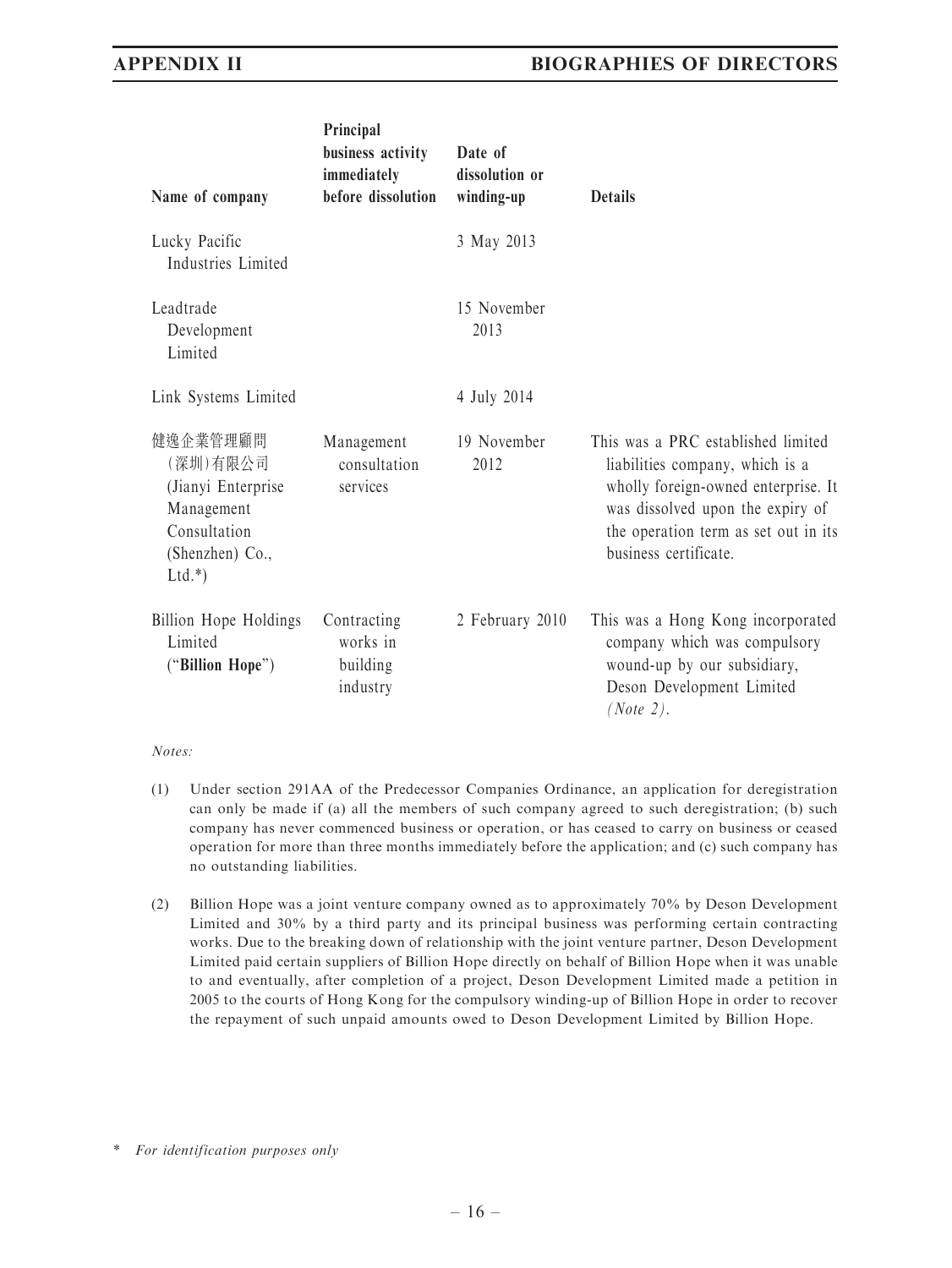Mr. Tjia confirmed that there is no wrongful act on his part leading to the above dissolutions and winding-up and he is not aware of any actual or potential claim has been or will be made against him as a result of the dissolutions and winding-up of these companies.

Save as disclosed above, there is no other matter in relation to the re-election of Mr. Tjia that needs to be brought to the attention of the Shareholders or any information that is required to be disclosed pursuant to paragraphs (h) to (v) of Rule 13.51(2) of the Listing Rules.

### INDEPENDENT NON-EXECUTIVE DIRECTORS

Dr. HO Chung Tai, Raymond ("Dr. Ho"), SBS, MBE, S.B. St. J., JP, aged 81, is an independent non-executive Director of the Company and was appointed as a director of the Company in September 1993.

Dr. Ho has 57 years' experience in the fields of civil, structural, energy, environmental and geotechnical engineering and direct project management of many mega size engineering projects including 47 years in Hong Kong and 10 years in the United Kingdom. He has direct management responsibility in the HK\$3.0 billion (cost at the time) project of Electrification and Modernisation of Kowloon-Canton Railway (now called ''The East Rail'') from the mid-70's till early 80's; and all the government-funded infrastructure works for Shatin New Town and Tseung Kwan O New Town from early 80's till the end of 1993, experience including construction of tunnels, bridges, flyovers, roads, dockyards, jetties, hospitals, hotels, incinerators, high-rise commercial/residential buildings, slopes, reclamation, chimneys, Ocean Park environmental studies and environmental protection projects.

Dr. Ho holds a doctorate degree in civil engineering from the City University of London, United Kingdom; Honorary Doctor of Business Administration from the City University of Hong Kong; Honorary Doctor of Laws from University of Manchester, United Kingdom; a postgraduate diploma in geotechnical engineering from Manchester University, United Kingdom; and a bachelor degree in civil engineering from the University of Hong Kong; and was awarded Honorary University Fellow of The University of Hong Kong and Honorary University Fellow of The University of Central Lancashire, United Kingdom.

Dr. Ho was formerly a partner and senior director of Maunsell Consultants Asia Limited from January 1976 to August 1993. Dr. Ho was formerly Hong Kong Deputy to the 10th & 11th terms of National People's Congress of the PRC, member of the 1st, 2nd, 3rd & 4th terms of Legislative Council (Engineering Functional Constituency) (1998–2012), member of the Provisional Legislative Council (1996–1998), President of the Hong Kong Institution of Engineers (1987/1988), Member of the Former Basic Law Consultation Committee, Founding Council Chairman of the City University of Hong Kong, Council Chairman of the former City Polytechnic of Hong Kong, Chairman of Hong Kong Technology Committee of the Industry & Technology Development Council (ITDC) and member of ITDC, Chairman of the Transport Advisory Committee, Hong Kong Affairs Adviser, Chairman of the Infrastructure Development Services Advisory Committee of the HKTDC, board member of the Hong Kong Airport Authority, member of the Court of the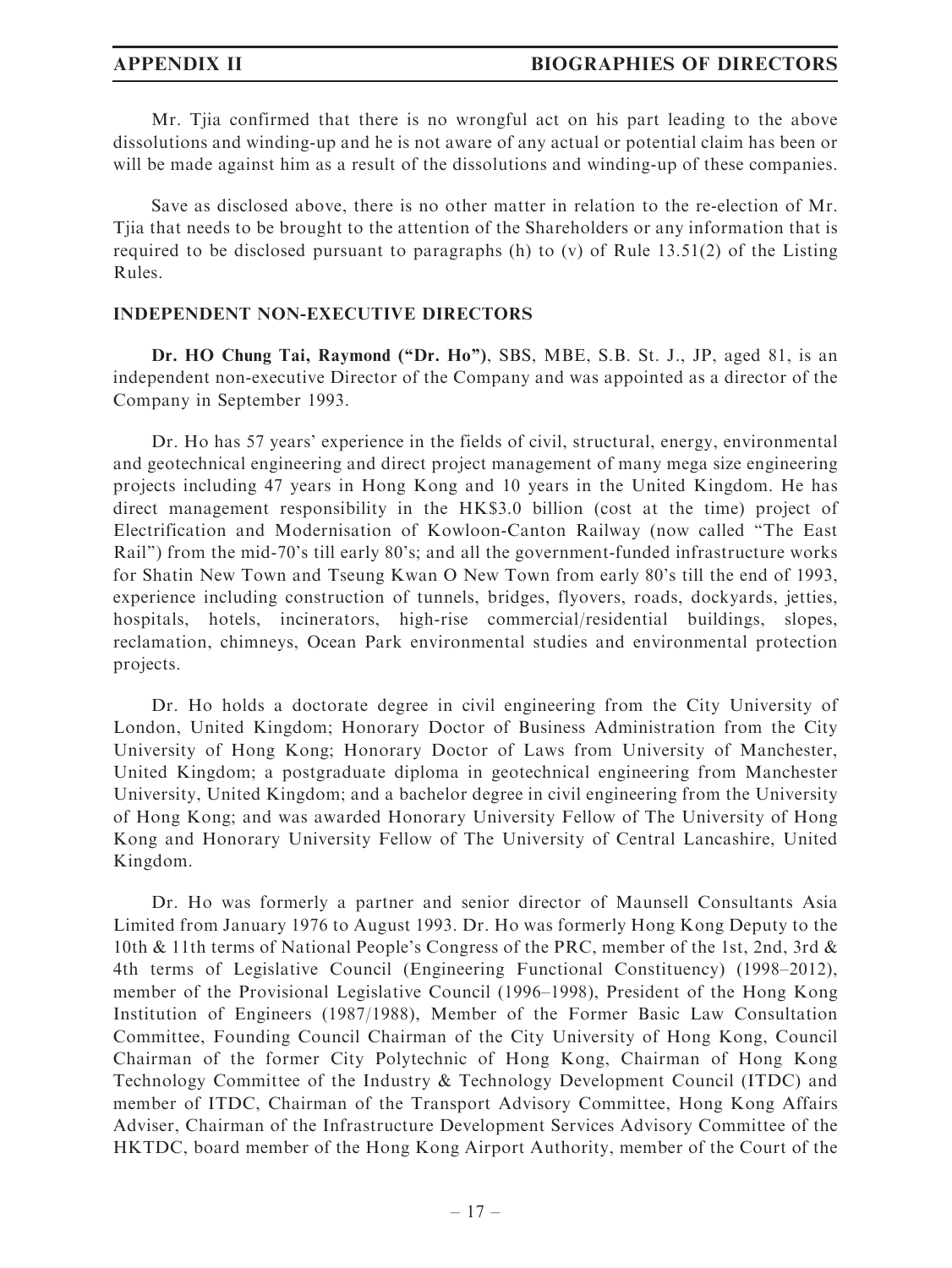City University of Hong Kong, member of the Chinese Medicine Consultative Committee of the School of Chinese Medicine of Hong Kong Baptist University, member of Consultative Committee on the New Airport and Related Projects, and member of the Gas Safety Advisory Committee. Currently, Dr. Ho is Honorary Chairman and Past Chairman of Guangdong Daya Bay Nuclear Plant, LingAo Nuclear Plant Safety Consultative Committee and Professional Advisor (Architecture, Engineering and Surveying) to the Ombudsman, Hong Kong.

As at the Latest Practicable Date, Dr. Ho was interested in 727,500 Shares representing approximately 0.07% of the existing issued share capital of the Company. Save as disclosed, Dr. Ho does not have any relationship with any other Directors, senior management, substantial or controlling Shareholders (as defined in the Listing Rules) of the Company or any other interest in the Shares within the meaning of Part XV of the SFO.

As at the Latest Practicable Date, no service contract had been entered into between the Company and Dr. Ho. No term has been fixed or proposed for his length of service with the Company. Dr. Ho will be subject to retirement by rotation at least once every three years. Dr. Ho is entitled to receive a remuneration of HK\$240,000 per annum, which is determined by the Remuneration Committee of the Board with reference to his duties and responsibilities with the Company. Save as disclosed above, Dr. Ho is not entitled to any other emoluments.

At the Latest Practicable Date, Dr. Ho is also a director of the following companies which are listed on the Stock Exchange.

An independent non-executive director AP Rentals Holdings Limited (Stock Code: 1496) ChinLink International Holdings Limited (Stock Code: 997) Fu Shek Financial Holdings Limited (Stock Code: 2263) GCL-Poly Energy Holdings Limited (Stock Code: 3800)

Dr. Ho was the chairman and non-executive director of SCUD Group Limited (Stock Code: 1399) for a period from 27 September 2018 to 16 June 2020, and was an independent non-executive director of China State Construction International Holdings Limited (Stock Code: 3311) for a period from 1 June 2005 to 3 June 2019, both being companies listed on the Main Board of the Stock Exchange. Save as disclosed above, Dr. Ho did not have any other directorship held in listed public companies in the last three years.

Save as disclosed above, there is no other matter in relation to the re-election of Dr. Ho that needs to be brought to the attention of the Shareholders or any information that is required to be disclosed pursuant to paragraphs (h) to (v) of Rule 13.51(2) of the Listing Rules.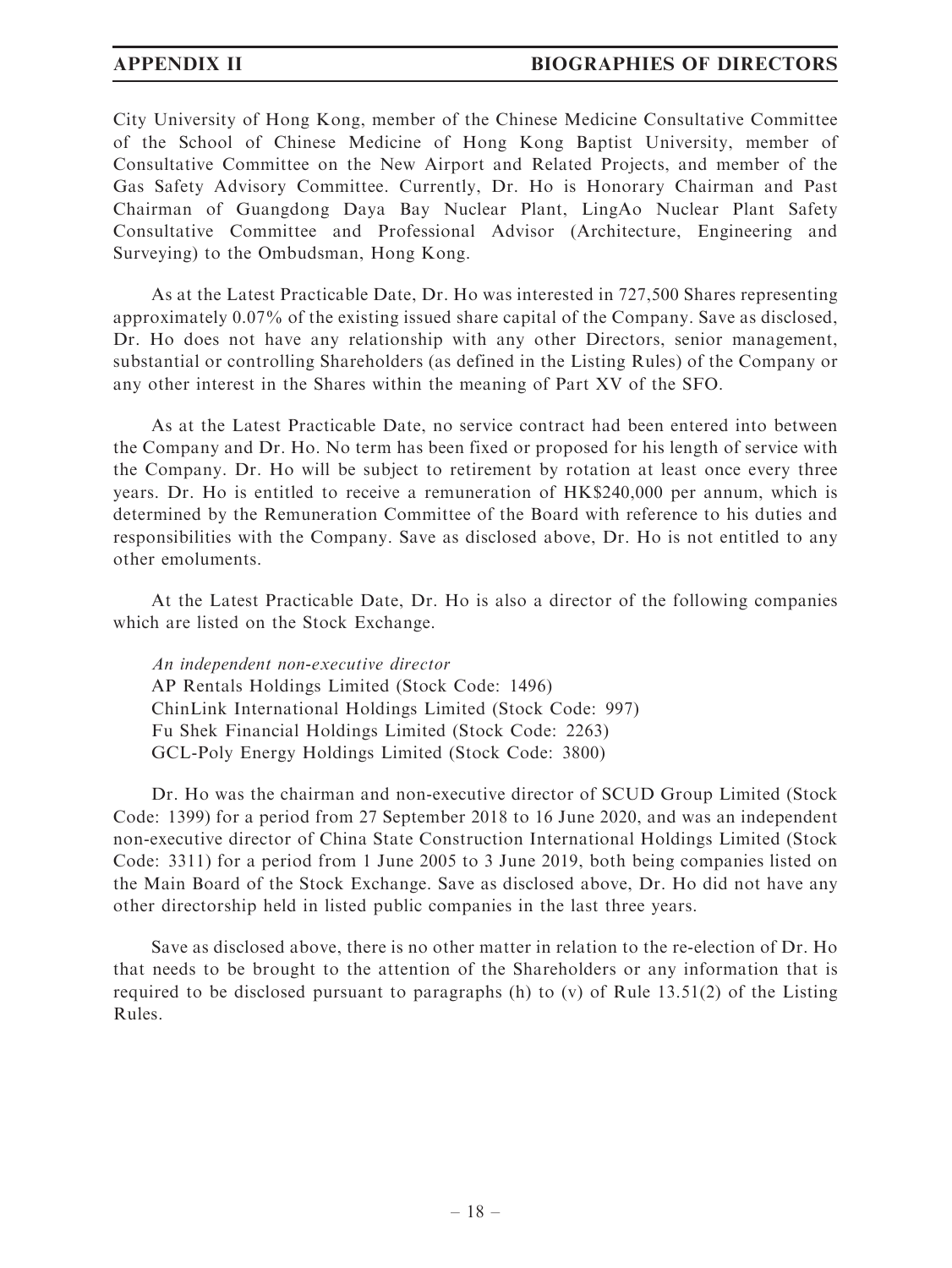Mr. SIU Kam Chau ("Mr. Siu"), aged 55, joined the Company in March 2014 as an independent non-executive Director. Mr. Siu is the Chairman of the Audit Committee, the Chairman of the Remuneration Committee and member of the Nomination Committee of the Board. Mr. Siu graduated from the City University of Hong Kong with a bachelor's degree in Accountancy. He is a fellow of the Association of Chartered Certified Accountants and the Hong Kong Institute of Certified Public Accountants. He is also a Certified Public Accountant (practising) in Hong Kong. Mr. Siu has over 30 years of working experience in auditing, accounting, company secretarial and corporate finance.

As at the Latest Practicable Date, Mr. Siu does not hold any Share of the Company. Save as disclosed, Mr. Siu does not have any relationship with any other Directors, senior management, substantial or controlling Shareholders (as defined in the Listing Rules) of the Company or any other interest in the Shares within the meaning of Part XV of the SFO.

As at the Latest Practicable Date, no service contract had been entered into between the Company and Mr. Siu. No term has been fixed or proposed for his length of service with the Company. Mr. Siu will be subject to retirement by rotation at least once every three years. Mr. Siu is entitled to receive a remuneration of HK\$120,000 per annum, which is determined by the Remuneration Committee of the Board with reference to his duties and responsibilities with the Company. Save as disclosed above, Mr. Siu is not entitled to any other emoluments.

As at the Latest Practicable Date, Mr. Siu is currently an executive director of Power Financial Group Limited (Stock Code: 397) and an independent non-executive director of Wang On Group Limited (Stock Code: 1222) both of which are companies listed on the Main Board of the Stock Exchange.

Save as disclosed above, Mr. Siu did not have any other directorship held in listed public companies in the last three years.

Save as disclosed above, there is no other matter in relation to the re-election of Mr. Siu that needs to be brought to the attention of the Shareholders or any information that is required to be disclosed pursuant to paragraphs (h) to (v) of Rule 13.51(2) of the Listing Rules.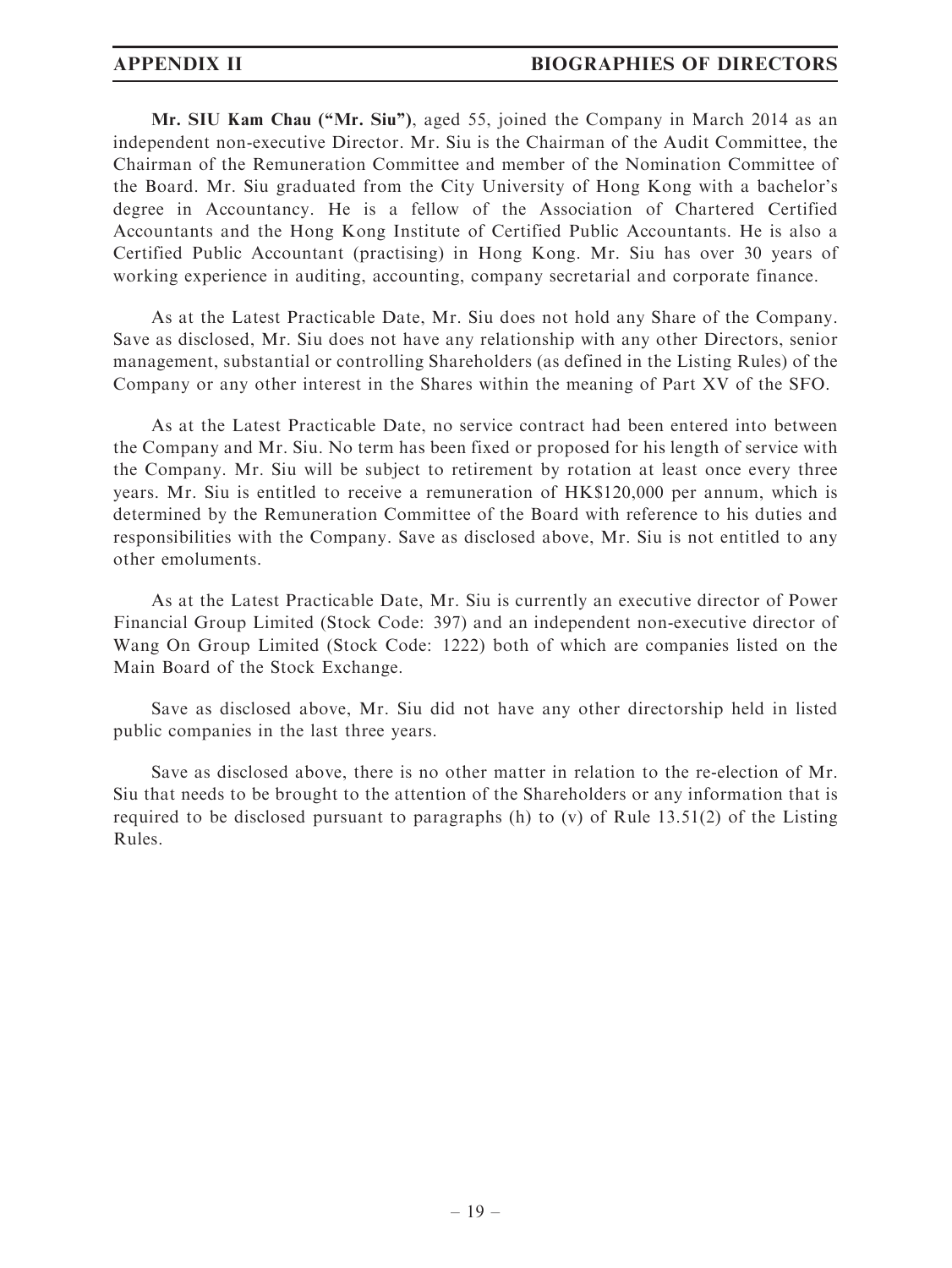

# **DESON DEVELOPMENT INTERNATIONAL HOLDINGS LIMITED 迪臣發展國際集團有限公司** \*

*(Incorporated in Bermuda with limited liability)* **(Stock Code: 262)**

NOTICE IS HEREBY GIVEN that an annual general meeting ("AGM") of Deson Development International Holdings Limited (the "Company") will be held at 11th Floor, Nanyang Plaza, 57 Hung To Road, Kwun Tong, Kowloon, Hong Kong on Monday, 17 August 2020 at 11: 00 a.m. for the following purposes:

- (1) To receive and adopt the audited consolidated financial statements and the reports of directors and auditors of the Company for the year ended 31 March 2020;
- (2) (A) To consider the re-election of Mr. Tjia Boen Sien as executive Director of the Company;
	- (B) To consider the re-election of Dr. Ho Chung Tai, Raymond (who has served the Company as an independent non-executive Director for more than nine (9) years) as an independent non-executive Director of the Company;
	- (C) To consider the re-election of Mr. Siu Kam Chau as an independent non-executive Director of the Company;
- (3) To authorise the board of Directors of the Company to fix the remuneration of the Directors of the Company;
- (4) To consider the re-appointment of Ernst & Young as the auditors of the Company and to authorise the board of Directors of the Company to fix their remuneration;
- (5) As special business, to consider and, if thought fit, to pass, with or without modification, the following resolutions as ordinary resolutions:

## $(A)$  "THAT:

- (a) subject to paragraph (c) of this resolution, the exercise by the Directors of the Company during the Relevant Period (as defined in paragraph (d) below) of all the powers of the Company to allot, issue or deal with additional shares in the share capital of the Company or securities convertible into such shares or options, warrants or similar rights to subscribe for any such shares or such convertible securities and to make
- \* For identification purpose only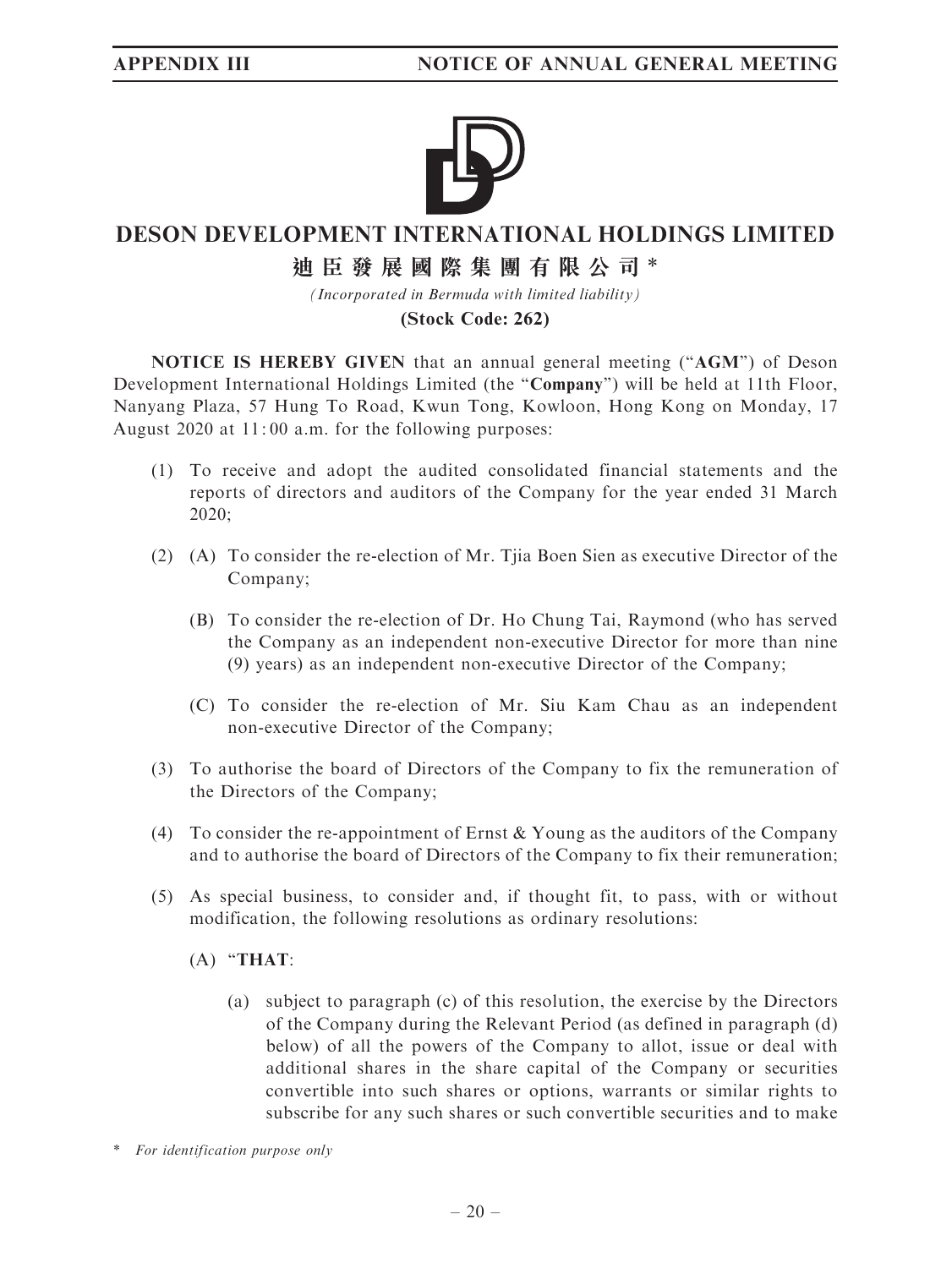or grant offers, agreements and options which might require the exercise of such powers, subject to and in accordance with all applicable laws, be and is hereby generally and unconditionally approved;

- (b) the approval in paragraph (a) of this resolution shall authorise the Directors of the Company during the Relevant Period (as defined in paragraph (d) below) to make or grant offers, agreements and options which would or might require the exercise of such powers after the end of the Relevant Period;
- (c) the aggregate nominal amount of share capital to be allotted and issued or agreed conditionally or unconditionally to be allotted (whether pursuant to an option or otherwise) and issued by the Directors of the Company pursuant to the approval in paragraph (a) of this resolution, otherwise than pursuant to (i) a Rights Issue (as defined in paragraph (d) below), (ii) the exercise of the subscription rights or conversion rights under the terms or any warrants issued by the Company or any securities which are convertible into shares of the Company and from time to time outstanding, (iii) the exercise of any options granted under the share option scheme or similar arrangement for the time being adopted for the grant or issue to (amongst others) officers and/or employees of the Company and/or any of its subsidiaries of shares or rights to acquire shares of the Company, or (iv) any scrip dividend or similar arrangement providing for the allotment of shares of the Company in lieu of the whole or part of a dividend on shares of the Company in accordance with the bye-laws of the Company in force from time to time, shall not exceed 20 per cent. of the aggregate nominal amount of the share capital of the Company in issue as at the date of the passing of this resolution and the said approval shall be limited accordingly; and
- (d) for the purpose of this resolution:

"Relevant Period" means the period from the passing of this resolution until whichever is the earlier of:

- (i) the conclusion of the next annual general meeting of the Company;
- (ii) the expiration of the period within which the next annual general meeting of the Company is required by the bye-laws of the Company or any applicable laws of Bermuda to be held; and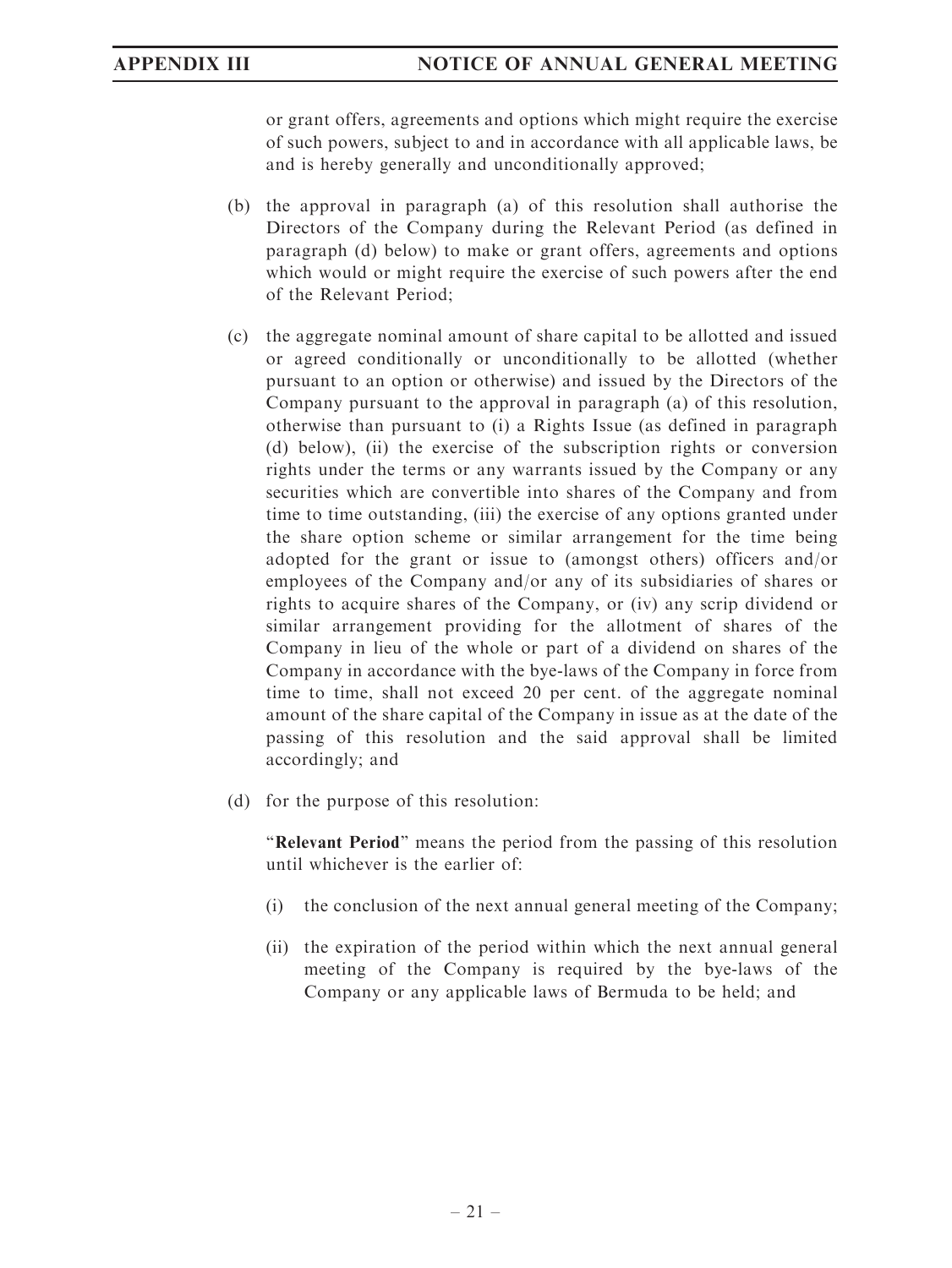(iii) the revocation or variation of the authority given under this resolution by an ordinary resolution of the shareholders of the Company in general meeting; and

"Rights Issue" means an offer of shares of the Company open for a period fixed by the directors of the Company to holders of shares of the Company on the register of members of the Company on a fixed record date in proportion to their then holdings of such shares (subject to such exclusions or other arrangements as the Directors of the Company may deem necessary or expedient in relation to fractional entitlements or having regard to any restrictions or obligations under the laws of or the requirements of any recognised regulatory body or stock exchange in any territory outside Hong Kong applicable to the Company).''

### $(B)$  "THAT:

- (a) subject to paragraph (b) of this resolution, the exercise by the Directors of the Company during the Relevant Period (as defined in paragraph (c) below) of all the powers of the Company to purchase its own shares on The Stock Exchange of Hong Kong Limited (the "Stock Exchange") or any other exchange on which the securities of the Company may be listed and recognised by the Securities and Futures Commission of Hong Kong and the Stock Exchange for this purpose (''Recognised Stock Exchange''), subject to and in accordance with all applicable laws and regulations of Bermuda, the bye-laws of the Company and the requirements of the Rules Governing the Listing of Securities on the Stock Exchange or any other applicable requirements of any Recognised Stock Exchange as amended from time to time, be and is hereby generally and unconditionally approved;
- (b) the aggregate nominal amount of shares which the Company may be purchased by the Company pursuant to the approval in paragraph (a) above during the Relevant Period (as defined in paragraph (c) below) shall not exceed 10 per cent. of the aggregate nominal amount of the share capital of the Company in issue as at the date of the passing of this resolution and the said approval shall be limited accordingly; and
- (c) for the purposes of this resolution:

"Relevant Period" means the period from the passing of this resolution until whichever is the earlier of:

- (i) the conclusion of the next annual general meeting of the Company;
- (ii) the expiration of the period within which the next annual general meeting of the Company is required by the bye-laws of the Company or any applicable laws of Bermuda to be held; and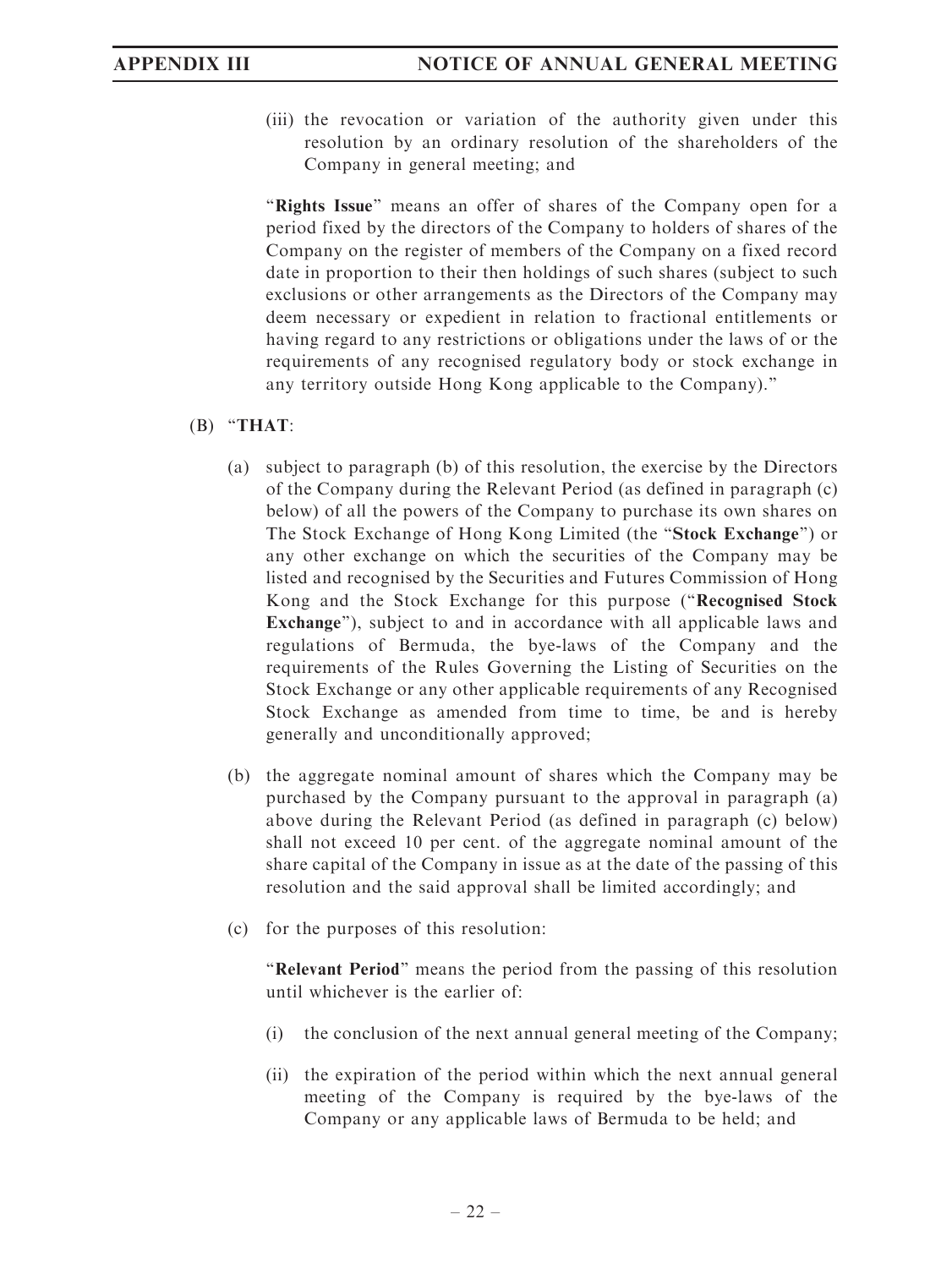(iii) the revocation or variation of the authority given under this resolution by an ordinary resolution of the shareholders of the Company in general meeting.''

## (C) ''THAT:

subject to the passing of the resolutions set out in items  $5(A)$  and  $5(B)$  in the notice convening this meeting, the aggregate nominal amount of the share capital of the Company which has been purchased by the Company pursuant to the authority granted to the Directors of the Company under the resolution set out in item 5(B) of the said notice shall be added to the aggregate nominal amount of share capital of the Company that may be allotted, issued and dealt with by the Directors of the Company pursuant to the resolution set out in item  $5(A)$  of the said notice, provided that such amount shall not exceed 10 per cent. of the aggregate nominal amount of the share capital of the Company in issue as at the date of passing of this resolution.''

> By Order of the Board Deson Development International Holdings Limited Tjia Boen Sien

Managing Director and Deputy Chairman

Hong Kong, 17 July 2020

Registered office in Bermuda: Victoria Place, 5th Floor 31 Victoria Street Hamilton HM10 Bermuda

Principal place of business: 11th Floor, Nanyang Plaza 57 Hung To Road, Kwun Tong Kowloon Hong Kong

Notes:

- 1. Any Shareholder of the Company entitled to attend and vote at the AGM is entitled to appoint another person (who must be an individual) as his proxy to attend and vote instead of him and a proxy so appointed shall have the same right as the Shareholder to speak at the AGM. A proxy need not be a Shareholder of the Company. A Shareholder who is the holder of 2 or more Shares may appoint more than one proxy to represent him and vote on his behalf at the AGM.
- 2. A form of proxy for use at the AGM is enclosed. In order to be valid, the proxy form together with the power of attorney or other authority (if any) under which it is signed or a notarially certified copy of such power or authority must be deposited at the Company's branch share registrar and transfer office in Hong Kong, Tricor Tengis Limited, at Level 54, Hopewell Centre, 183 Queen's Road East, Hong Kong as soon as possible and in any event not less than 48 hours before the time appointed for the holding of the AGM or any adjourned meeting thereof.
- 3. Completion and delivery of the form of proxy will not preclude a Shareholder of the Company from attending and voting in person at the AGM or any adjournment thereof should such Shareholder so wishes, and in such event, the instrument appointing a proxy shall be deemed revoked.